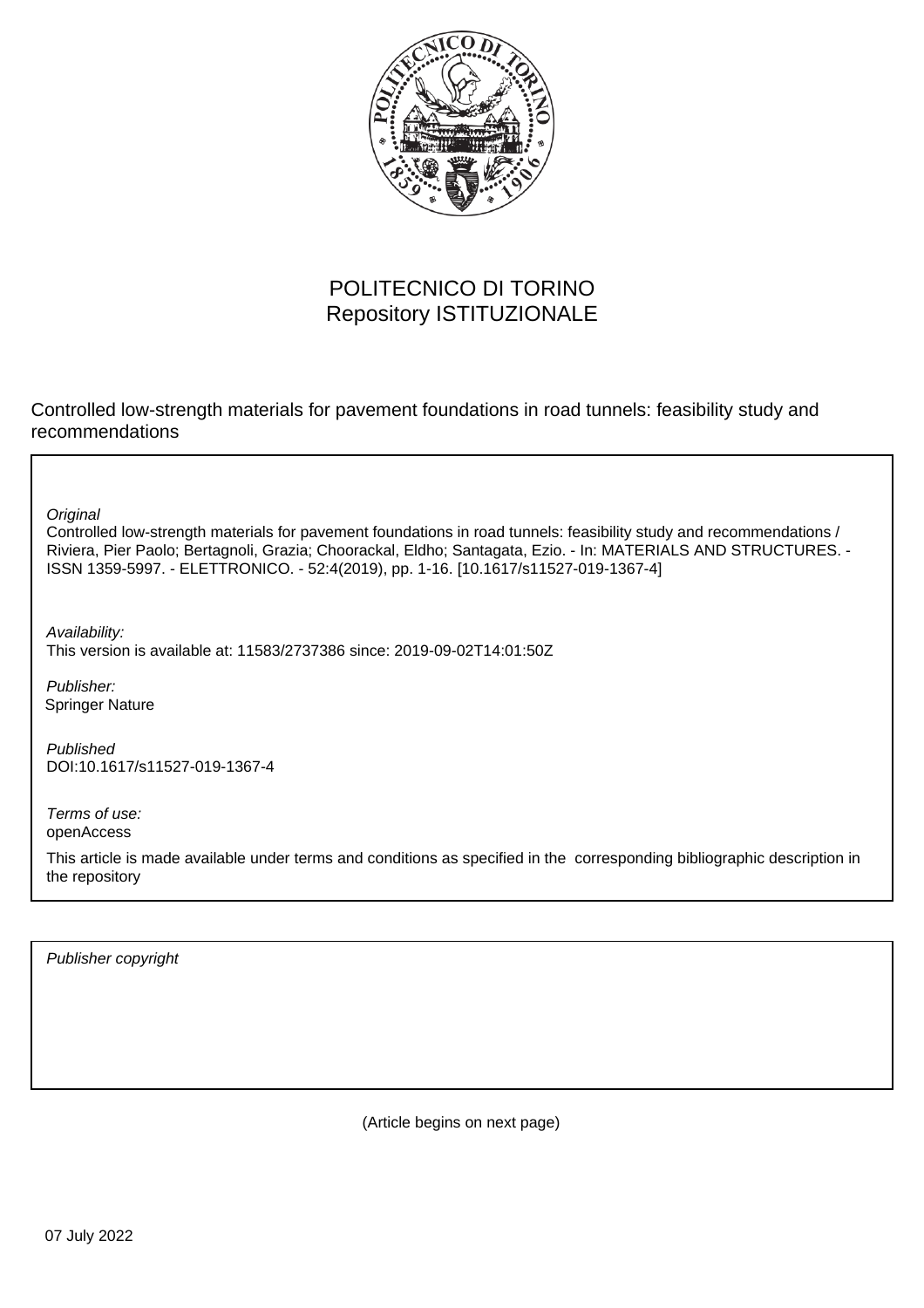# **CONTROLLED LOW-STRENGTH MATERIALS FOR PAVEMENT FOUNDATIONS IN ROAD TUNNELS: FEASIBILITY STUDY AND RECOMMENDATIONS**

Pier Paolo Riviera, Grazia Bertagnoli, Eldho Choorackal, Ezio Santagata\*

*Department of Environment, Land and Infrastructure Engineering, Politecnico di Torino, Corso Duca degli Abruzzi, 24, 10129 Torino, Italy* (\*) corresponding author: [ezio.santaga@polito.it;](mailto:ezio.santaga@polito.it) phone: +390110905624; Fax: +390110905614

## **Abstract**

This paper presents the results obtained during a laboratory and field investigation which focused on the assessment of the feasibility of using controlled low strength materials (CLSMs) in pavement foundations of road tunnels. The CLSM considered in the study, which contained a significant amount of recycled asphalt pavement (RAP), was designed by optimizing its flowability and by considering its sensitivity to changes in cement dosage. For comparative purposes, a standard low-strength Portland cement concrete mixture was also included in the investigation. Both mixtures were produced in a Portland cement concrete batching plant and were thereafter subjected to laboratory tests for the evaluation of flowability, consistency, compressive strength, California Bearing Ratio (CBR) and resilient modulus. Furthermore, full-scale slabs constructed with the two mixtures were subjected to plate loading tests and to the transit of a fully-loaded heavy vehicle. Obtained results indicated that both mixtures are suitable for the formation of pavement foundations since they exhibit a shortterm mechanical behavior which is comparable to that of standard granular sub-base materials. However, the CLSM proved to be superior in terms of its improved flowability, easier long-term excavatability, lower production cost and enhanced sustainability. Finally, recommendations for future applications of cement-bound materials in pavement foundations were provided in the form of preliminary performance-based acceptance criteria.

Keywords: controlled low strength material (CLSM), pavement foundation, recycled asphalt pavement (RAP)

#### **Abbreviations**

CLSM: Controlled Low-Strength Material RAP: Recycled Asphalt Pavement CBR: California Bearing Ratio

### **1. INTRODUCTION**

In the construction of pavements in road tunnels one of the most critical issues to be addressed is the selection and design of an appropriate foundation layer which supports the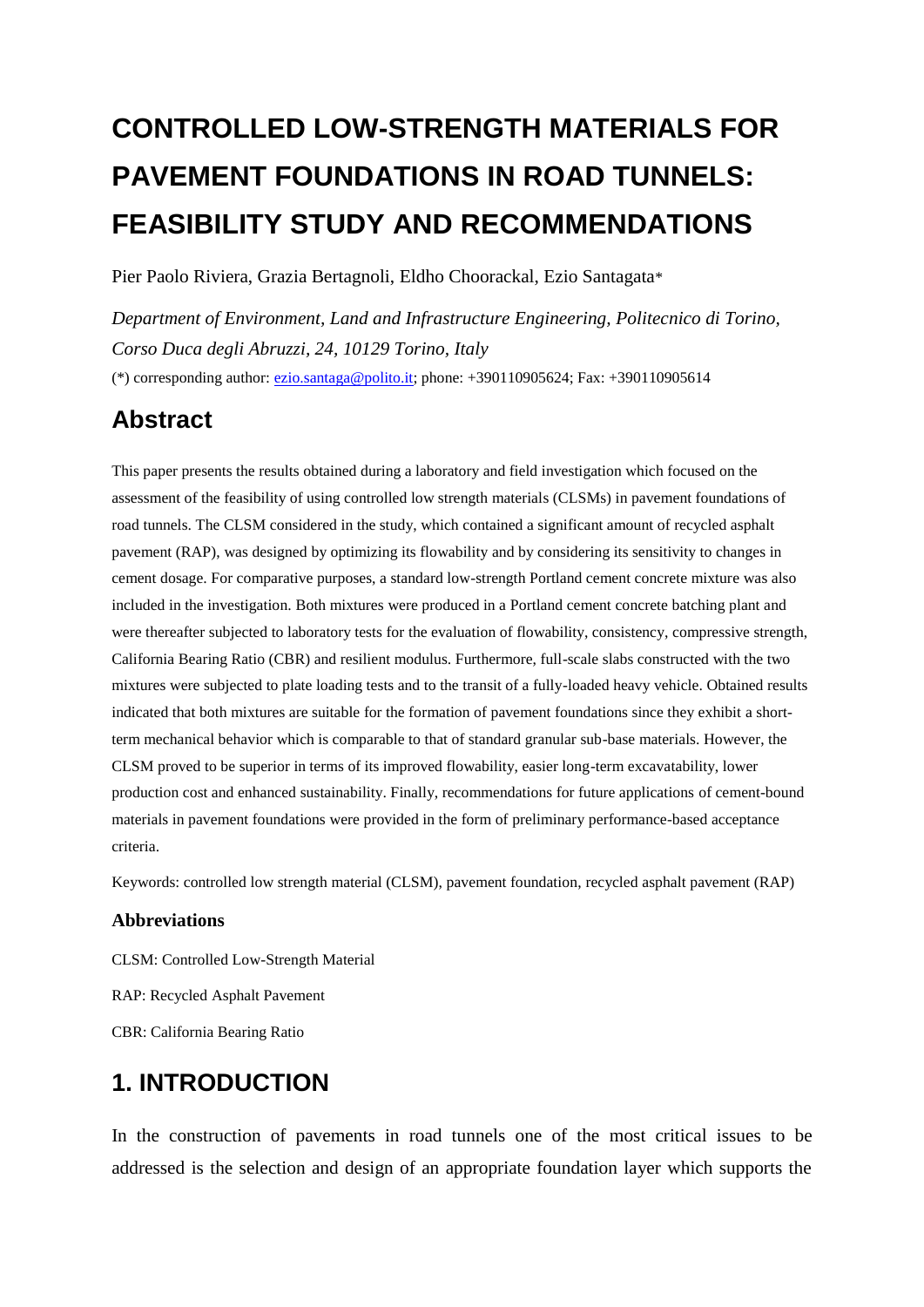upper courses and may also act as a filling material in contact with the rock base or concrete lining. Materials which are considered suitable candidates to provide these functions include selected soils, unbound granular mixtures and cement-bound composites. A typical cross section of pavement in tunnel is shown in Fig. 1.



Fig. 1 Typical cross section of pavement in road tunnel

It should be emphasized that the composition of pavement foundations in tunnels may have a relevant impact on the quality of construction operations, on the service life of the infrastructure, and on maintenance activities which may be necessary in the course of time.

With respect to construction operations, one of the key factors which need to be considered in the selection of the foundation material is its compaction behavior [1]. This is especially true in those cases in which road tunnels house important utility lines (e.g. high-voltage transmission cables and optical fiber networks) that are buried below the top pavement layers in sets of conduits which sometimes may be encased in Portland cement concrete duct banks (see Fig. 1). When placing the foundation material, care should be taken in reaching the required target density and in filling all voids and cavities which are created by the complex arrangement of embedded pipes. However, when applying compacting efforts by means of rollers, such an operation may be of limited efficiency and may also pose the threat of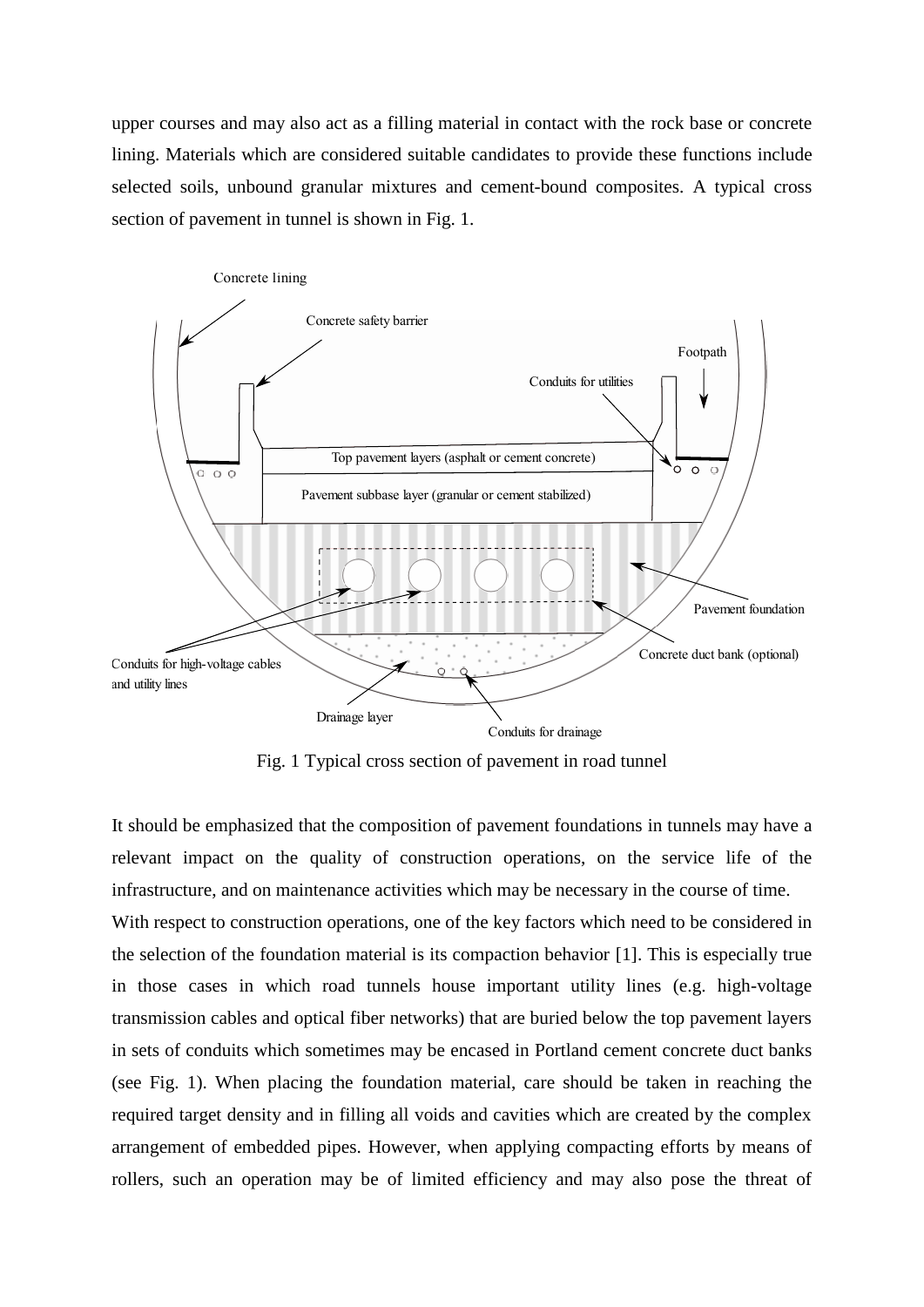damaging the conduits and the utilities themselves. Furthermore, the use of rollers in tunnels may significantly impact the economics and logistics of construction works. Thus, the use of self-levelling self-compacting mixtures which can be simply pumped up to the desired thickness may be extremely attractive.

The service life of pavements in tunnels is affected not only by the volume and intensity of loading, but also by the particular temperature regime which occurs throughout the year. As proven by direct measurements, in comparison to the case of open roadways, temperatures tend to be significantly higher and are characterized by a lower daily and seasonal variability in tunnels [2], thus leading to lower stiffness values of the upper pavement layers whenever they are composed of asphalt concrete (see Fig. 1). Such an occurrence may be partially compensated by building stiff pavement foundations which contribute to the limitation of pavement deflections under loading and consequently to the enhancement of pavement life.

Another aspect which needs to be considered when analyzing the functions of pavement foundations in tunnels is their thermal conductivity, which affects the ampacity of buried high-voltage lines [3, 4]. Ampacity is defined as the maximum current-carrying capacity of a line which is a function of the maximum temperature which can be reached by the cables. In practical terms, the foundation material should have a sufficiently high thermal conductivity in order to efficiently dissipate the heat generated by the current, thereby guaranteeing the long-term integrity of the line.

Maintenance activities may be necessary in the course of time whenever malfunctioning of the underground utilities occur or when these need to be upgraded. Thus, it is essential for the pavement foundation to be easily excavatable, thus allowing the conduits to be accessed with the use of limited demolition efforts which should not jeopardize their integrity [5]. After completion of maintenance, repair of the foundation should take place by following procedures which are similar to those of initial construction in which compaction issues once again need to be taken into account.

Based on the discussion provided above, it can be concluded that an ideal foundation material for pavements in tunnels should possess several key properties which include selfcompaction during construction, sufficient stiffness throughout the pavement service life, high thermal conductivity and stability, and adequate excavatability. However, none of the conventional materials which are employed in typical tunnel construction operations exhibit properties which match the set of listed engineering requirements. Selected soils and granular mixtures, although easily excavatable, require a thorough compaction after laying and are limited in stiffnesses. Furthermore, they usually have a low thermal conductivity and may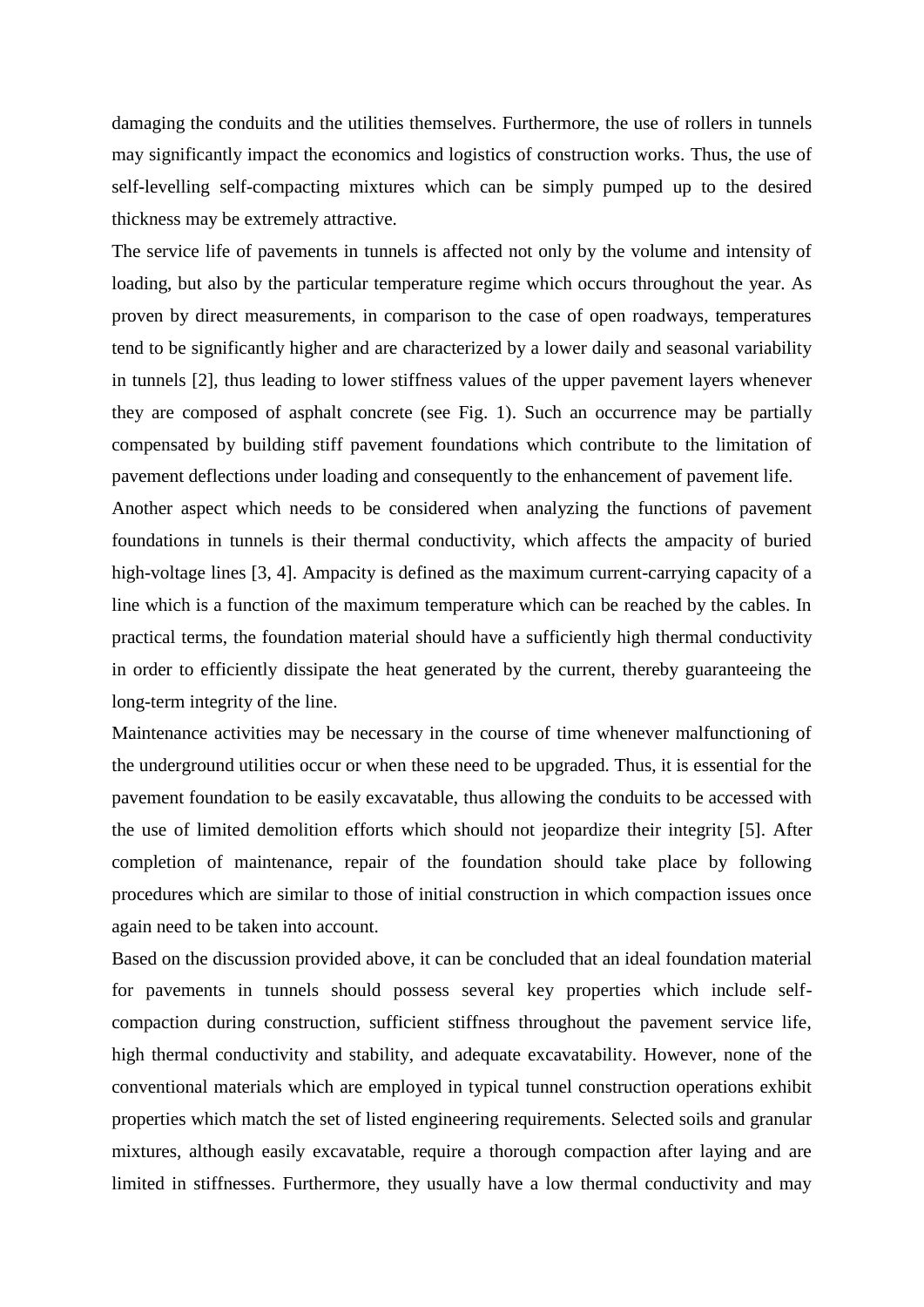undergo undesired dry-out phenomena which further reduce such a property. Standard cement-bound materials (e.g. cement-stabilized mixtures and Portland cement concrete) present advantages in terms of their stiffness and with respect to their thermal properties, which are positively affected by the presence of Portland cement. However, they still require external compaction and may be difficult to remove from the cross section especially in the very long term.

According to the Authors' opinion, materials which can provide an ideal balance of the engineering properties outlined above are those which belong to the category of controlled low strength materials (CLSMs) [5, 6]. Despite their desirable characteristics, illustrated in detail in the following, these mixtures have never been employed for the formation of pavement foundations in tunnels.

CLSMs, which contain hydraulic binder, mineral aggregates and water, are self-compacting cementitious materials characterized by low binder content and high porosity [6]. They are typically employed for backfilling walls and trenches, for utility bedding, as subbases in bridge approaches, and for void filling applications in sewers, tunnel shafts, basements and other underground structures [5]. Their relatively low strength, which can be tailored by adjusting composition, makes them ideal materials for applications in which it is anticipated that there may be the need of future excavations to be carried out in order to access buried utilities without damaging them [7-9].

In addition to their standard components, in some cases CLSMs may also include appropriate additives, which contribute to the optimization of flowability, and recycled materials, which reduce production costs and global environmental impact. Klaz and Klover [10] reported on the improvement of mechanical properties of CLSMs which can be achieved by employing asphalt dust, coal fly ash, coal bottom ash and quarry waste. Raghavendra and Udayashankar [11] investigated on the effects caused by recovered gypsum powder and fly ash, developing a corresponding mix design procedure which yielded acceptable CLSM formulations. Puppala et al. [12] showed that satisfactory flowability and density can be attained with CLSMs containing clayey soil, while Naganathan et al. [13] observed that the use of quarry dust may have a stabilizing effect on this type of mixtures. Other Authors found that for some specific waste materials, critical issues may need to be considered. When evaluating the incorporation of high volumes of paper sludge, Wu et al. [14] recorded detrimental effects related to its high water absorption, while fluidity concerns were highlighted by Wang and Chen [15] when employing steel slag fillers. Finally, Etxeberria et al. [16] were critical in the analysis of CLSMs containing fine aggregates coming from construction and demolition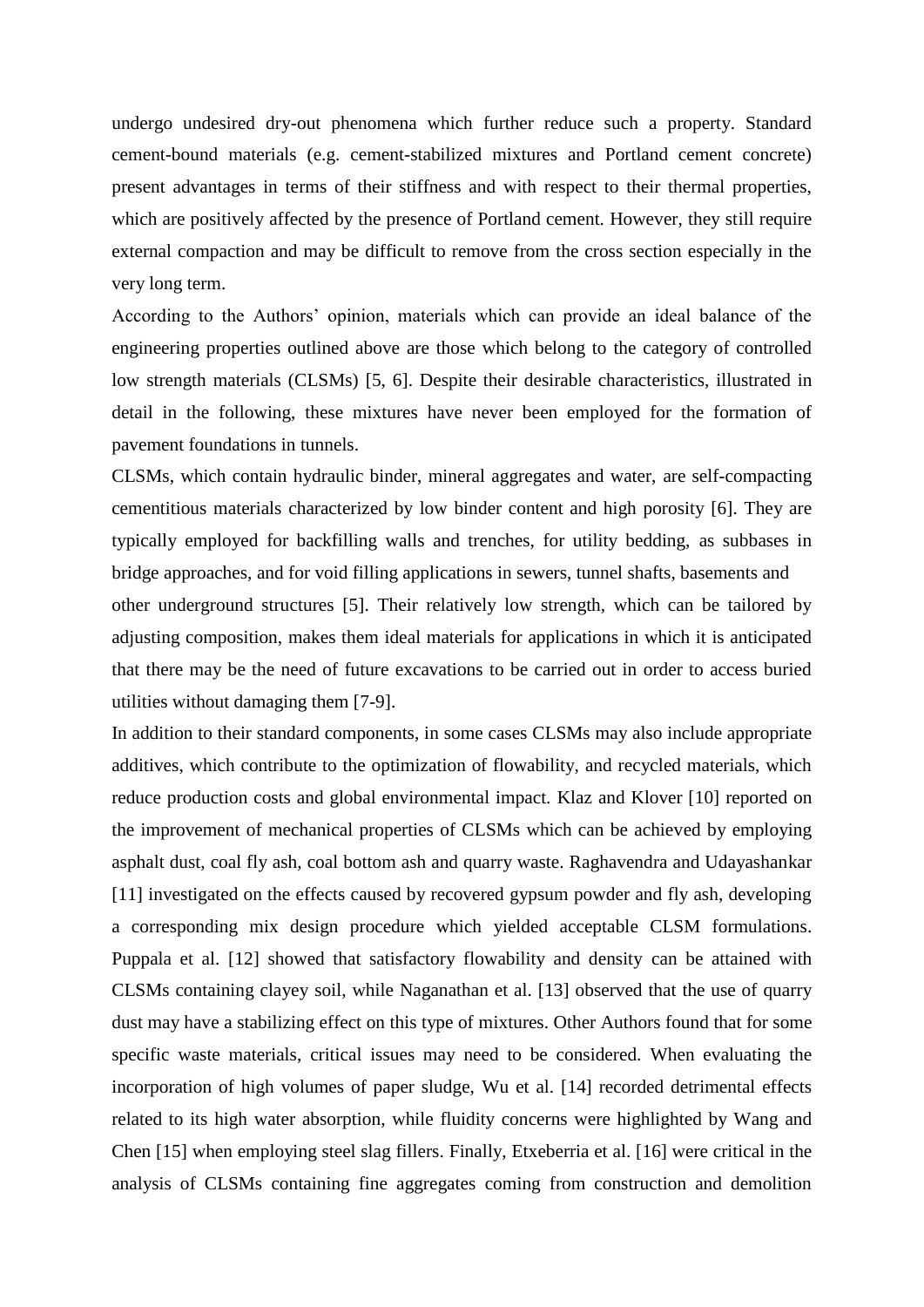waste, due to the fact that significant adjustments in formulation were needed in order to guarantee adequate flowability and compressive strength.

RAP is the main waste material which is produced as a result of maintenance and rehabilitation activities carried out on distressed road pavements. It is constituted by mineral aggregates covered by thin, aged bitumen films and it is typically employed in substitution of part of the virgin aggregates in the production of cold and hot bituminous mixtures [17-24]. According to available statistics, approximately 50 million and 69 million tons of RAP material are stockpiled every year in Europe and in the U.S., respectively [25]. However, the current use of RAP in pavement recycling operations does not absorb these large quantities and as a consequence alternative recycling options need to be devised.

Published work on the design and characterization of CLSMs does not document any experience on the use of RAP. This is probably due to the fact that RAP typically contains, in addition to fine aggregates, coarse fractions which are seldom required to supplement virgin aggregates in these mixes. Nevertheless, in recent years some work has been done on Portland cement concrete and cement-stabilized mixtures as part of the general desire of identifying innovative, low-cost and sustainable materials. Huang et al. [26] observed that use of RAP can lead to a reduction of concrete compressive and tensile strength but may also enhance toughness characteristics. This was also reported by Abdel-Mohti et al. [27], who suggested that strength reduction may be mitigated by adding fibres during concrete production. The feasibility of including RAP in cement-stabilized mixtures was demonstrated by Taha et al. [28], who showed that in such cases cement and water content need to be conveniently adjusted and that the use of increasing quantities of RAP may indeed yield a reduction of compressive strength. On the other hand, Puppala et. al [29], while focusing on resilient modulus testing, found that mixtures containing RAP show a good potential for use as sub-base materials.

This paper presents the results of an experimental investigation which was carried out in order to assess the feasibility of using CLSMs in pavement foundations of road tunnels. In particular, a CLSM containing a significant portion of RAP (indicated as CLSM-R) was at first designed in the laboratory and thereafter produced in a cement concrete batching plant. For comparative purposes, a classical low-strength Portland cement concrete containing exclusively virgin aggregates (indicated as SC-V) was also considered in the investigation. Such a comparison was deemed useful in order to highlight some of the peculiar advantages which derive from the use of CLSMs in road tunnel pavement foundations. Both plantproduced mixtures were subjected to laboratory tests and were used for the construction of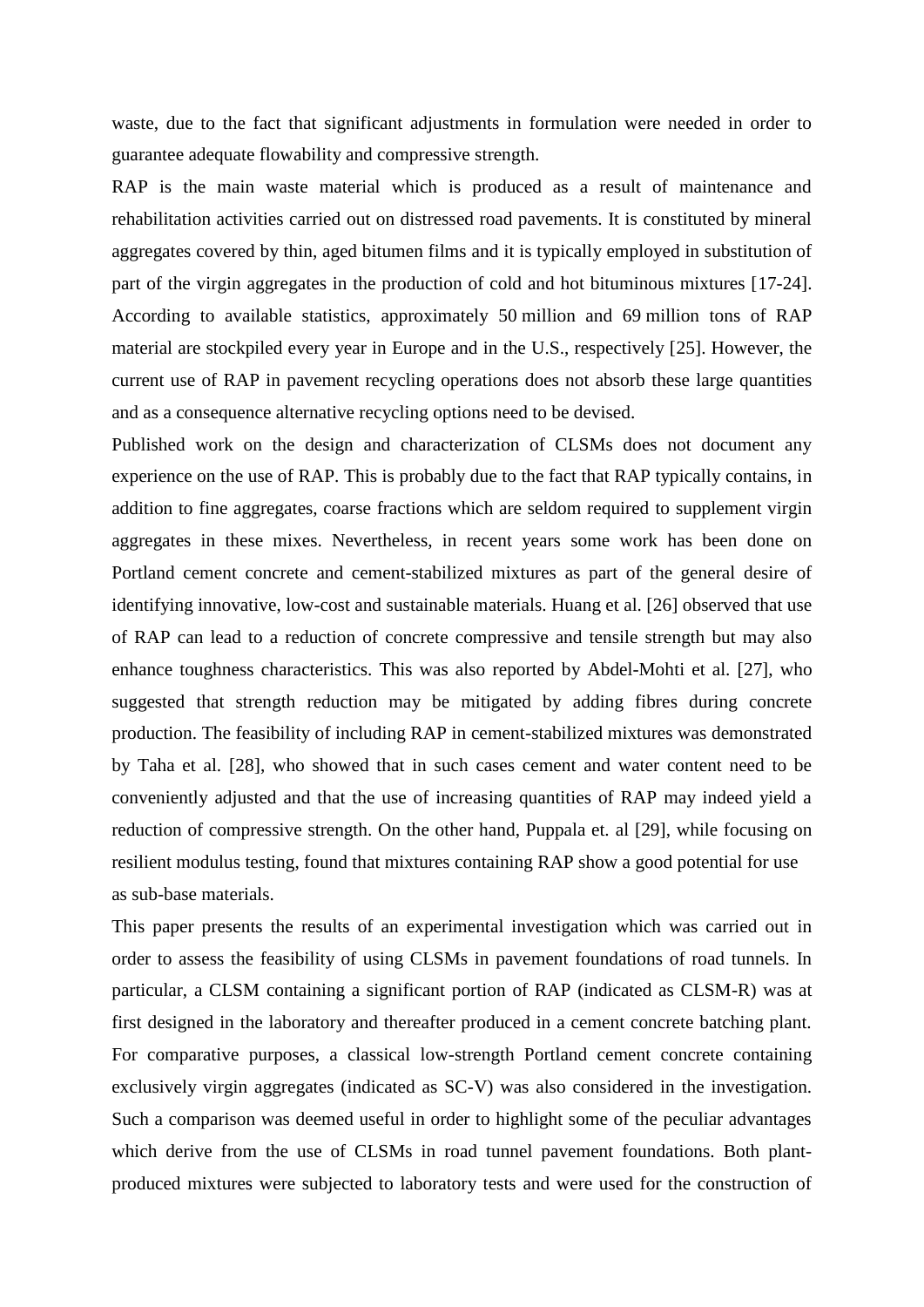full-scale slabs which simulated operations which take place in road tunnels while forming the pavement foundation. As indicated below, the structural behavior of the slabs was also evaluated.

In the knowledge of the Authors, there are no prior studies in which laboratory tests and field trials were performed on CLSM mixtures for pavement foundations in tunnels. Hence, the performed investigation considered both the tests which are recommended in international guidelines available for CLSMs [5, 6] and typical tests that are used for conventional unbound foundation materials [30]. Tests which belong to the first group focus on characteristics of the CLSMs in the fresh and hardened state, thereby measuring flowability, compressive strength and California Bearing Ratio (CBR). Additional tests, usually employed for the assessment of the bearing capacity characteristics of pavement sub-bases and subgrades, were those which measure resilient modulus in the laboratory by means of a triaxial equipment and deformation modulus in the field by means of the classical plate loading procedure. Finally, since pavement foundations are usually subjected to construction traffic within a short period after laying, such a situation was simulated during the investigation by subjecting the constructed slabs to the passage of heavy vehicles.

Although the thermal properties of pavement foundation materials are of interest for practical applications in the presence of buried high-voltage cables, in the investigation described in this paper no specific tests were carried out. However, reference was made to the results obtained by the Authors on similar materials [4].

All tests included in the testing program have a clear performance-related value. Thus, it was envisioned that obtained results would be meaningful within the feasibility study and could provide the bases for the definition of preliminary performance-based acceptance criteria to be used for the selection of cement-bound pavement foundation mixtures in road tunnels.

recommendations for future applications of cement-bound materials in pavement foundations were provided in the form of performance-based acceptance criteria.

### **2. MATERIALS AND METHODS**

#### **2.1 Characterization of mixture components**

Components to be included in the two cementitious mixtures considered in the investigation (SC-V and CLSM-R) were provided by a specialized Contractor that is active in the field of road and tunnel construction and that operates a Portland cement concrete batching plant.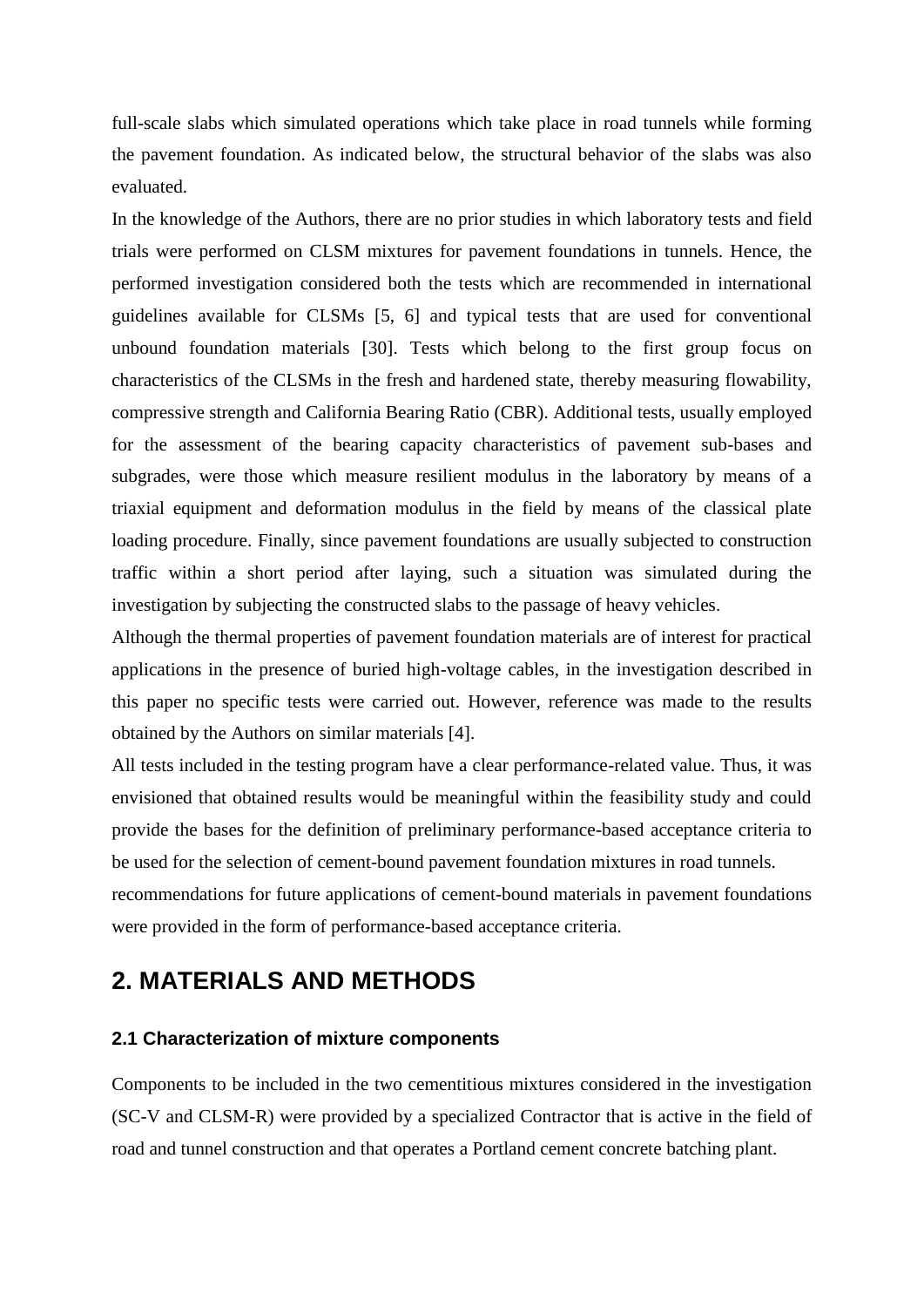Aggregates were sampled from the stockpiles available in the production plant and were preliminarily characterized by evaluating their particle size distribution and specific gravity (SG). They included a coarser fraction (indicated as 8-18 mm gravel) and two finer fractions (designated as 0-8 mm and 0-3 mm sand). Finally, RAP to be incorporated in the CLSM mixture was also retrieved from plant stockpiles and was denominated 0-16 mm RAP. All RAP particles retained on the 16 mm sieve were discarded in order to limit maximum aggregate size.

Additional component materials which were employed for the production of the mixtures included Portland cement, water and, in the case of CLSM-R, a suitable air-entraining additive. Cement was of class CEM II/A-L R42.5 as per EN 197-1 [31]. Potable water exempt from impurities was used for mixing operations. The employed additive was a commercially available product which is recommended for the preparation of flowable mixtures (MAPEPLAST LA).

Results obtained in the preliminary characterization of aggregates and RAP are displayed in Fig. 2 and in Table 1.



**Fig. 2** Particle size distribution of employed aggregates and RAP

Table 1. Specific gravity of employed aggregates, RAP and cement

|                    | SG    |
|--------------------|-------|
| $0-3$ mm fine sand | 2.680 |
| 0-8 mm coarse sand | 2.745 |
| 8-18 mm gravel     | 2.771 |
| $0-16$ mm RAP      | 2.502 |
| Portland cement    | 3.150 |
|                    |       |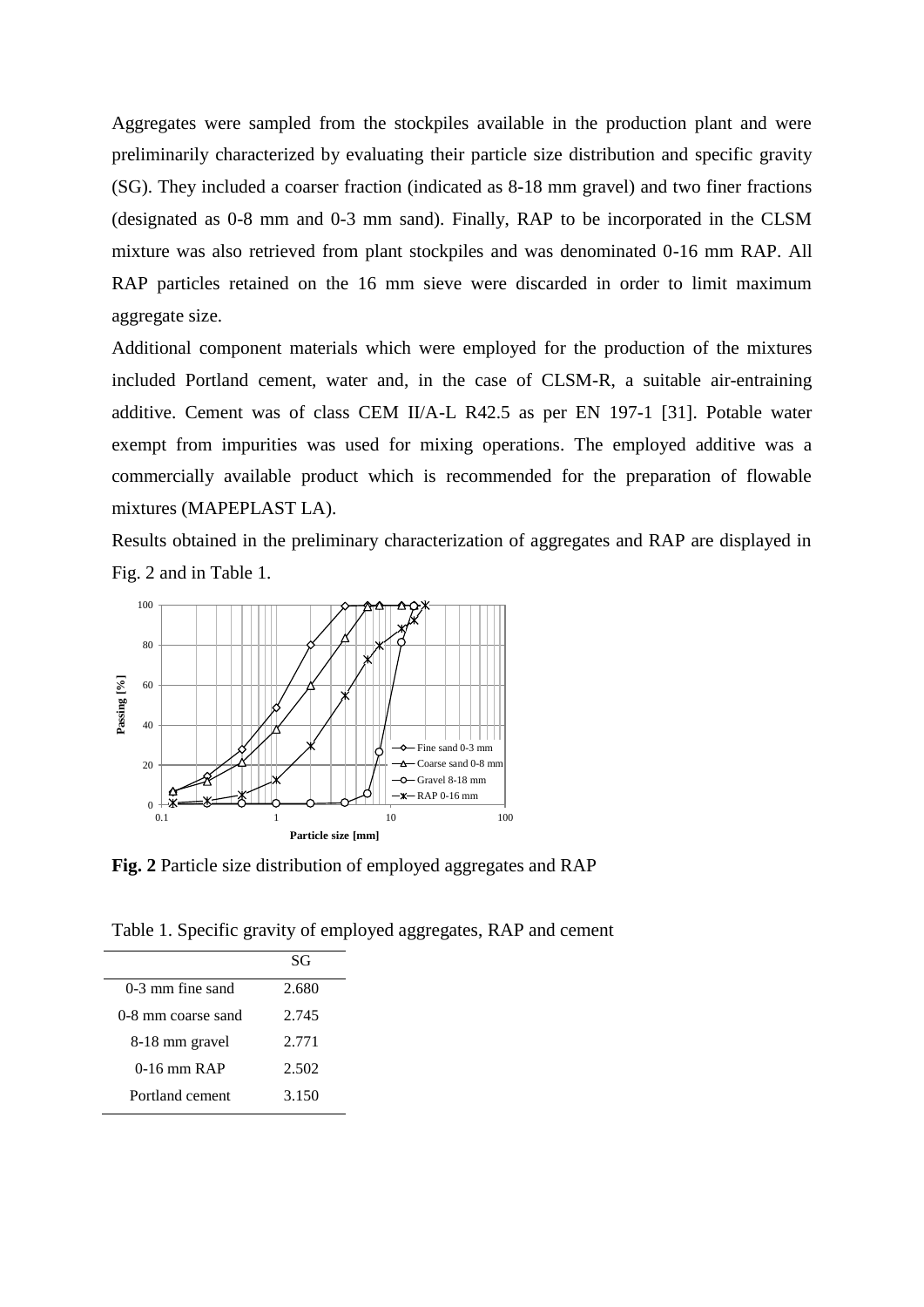#### **2.2 Definition of mixture recipes**

Production recipes of the two cementitious mixtures were defined by identifying the best combination of aggregates which matched the reference continuous size distribution corresponding to the following equation, also known as Fuller's law  $[32]$ :

$$
\%P = \left(\frac{d}{D_{max}}\right)^{0.5} \cdot 100 \tag{1}
$$

where %P (in percent) is the percent passing the generic sieve with aperture equal to d (in mm), d is the generic sieve aperture (in mm),  $D_{\text{max}}$  is the sieve aperture which corresponds to 100% passing (equal to 18 mm for mixture SC-V and to 16 mm for mixture CLSM-R).

Calculation of the percentage of each aggregate (and/or RAP) fraction was based on the combination of the individual particle size distributions shown in Fig. 1. For both mixtures, cement dosage was fixed at 200 kg/m<sup>3</sup>. This was considered adequate given that in the design of pavement foundations in tunnels the major emphasis is placed on the achievement of adequate bearing capacity rather than on the development of high strength. In the process of recipe optimization, the effect of Portland cement on the total size distribution was not considered.

Mixture recipes and total particle size distribution curves are shown in Table 2 and Fig. 3, respectively. It can be observed that in the case of mixture CLSM-R, the finer 0-3 mm sand was not used since it was necessary to limit the number of employed fractions in the prospect of actual plant production, where only three feeding lines were available. It is also worth noting that introduction of RAP in the aggregate skeleton of the CLSM mixture allowed its percentage to be as high as 27%, which replaced the non-employed fine sand and part of the coarser 8-18 mm fraction.

|                | SC-V | CL SM-R |
|----------------|------|---------|
| $0-3$ mm sand  | 17%  |         |
| $0-8$ mm sand  | 48%  | 49%     |
| 8-18 mm gravel | 35%  | 2.4%    |
| $0-16$ mm RAP  |      | 27%     |

Table 2. Composition of the aggregate skeleton of the design mixtures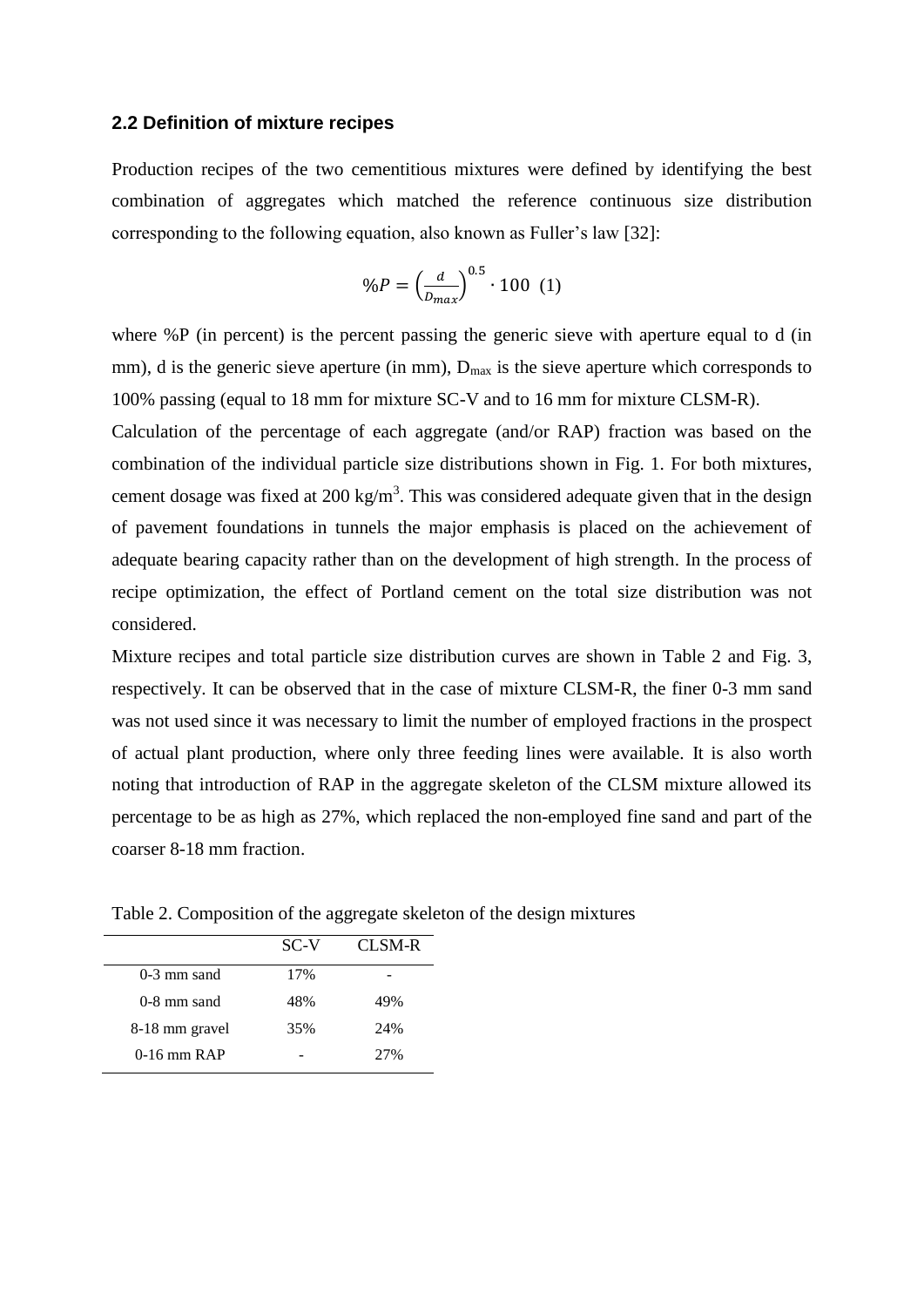

**Fig. 3** Particle size distribution of the design mixtures

For the SC-V mixture, determination of water content and of the consequent water-to-cement ratio (w/c) was based on the definition of a target air void content of the mixture in its loose state (set equal to 15%), to be achieved in order to ensure adequate workability. Thus, calculation of corresponding water content was based on the volumetric balance of employed components taking into account their specific gravities (Table 1). As a result of this evaluation, the target w/c value was found to be equal to 0.8.

In the case of mixture CLSM-R, a different approach was adopted for the definition of the target w/c value. In such a context it was observed that as a result of the wide variability of possible components of CLSMs, in literature there is no consensus on the procedure which should be adopted for mix design purposes [7, 33]. Thus, since the most distinctive feature of CLSMs is to achieve a high degree of fluidity, target w/c was derived from the results of flow consistency tests (as per ASTM D6103 [34], see section 2.4) carried out on several trial mixtures prepared with variable w/c values. For each w/c value, determination of the exact quantities of water to be added to the other components was based on the hypothesis of target zero void content.

Finally, as a supplement to the tests carried out on the CLSMs with variable w/c and constant cement dosage (equal to  $200 \text{ kg/m}^3$ ), further tests were performed on batches of additional mixtures containing different quantities of cement (dosages equal to 250, 150 and 100  $kg/m<sup>3</sup>$ ). This was deemed necessary in order to check the physical coherency of obtained results and to have information on the potential sensitivity of CLSM fluidity to variations in its composition.

In order to ensure an adequate flowability and to guarantee the formation of homogeneous mixtures, exempt from bleeding and segregation, an air-entraining agent was used in all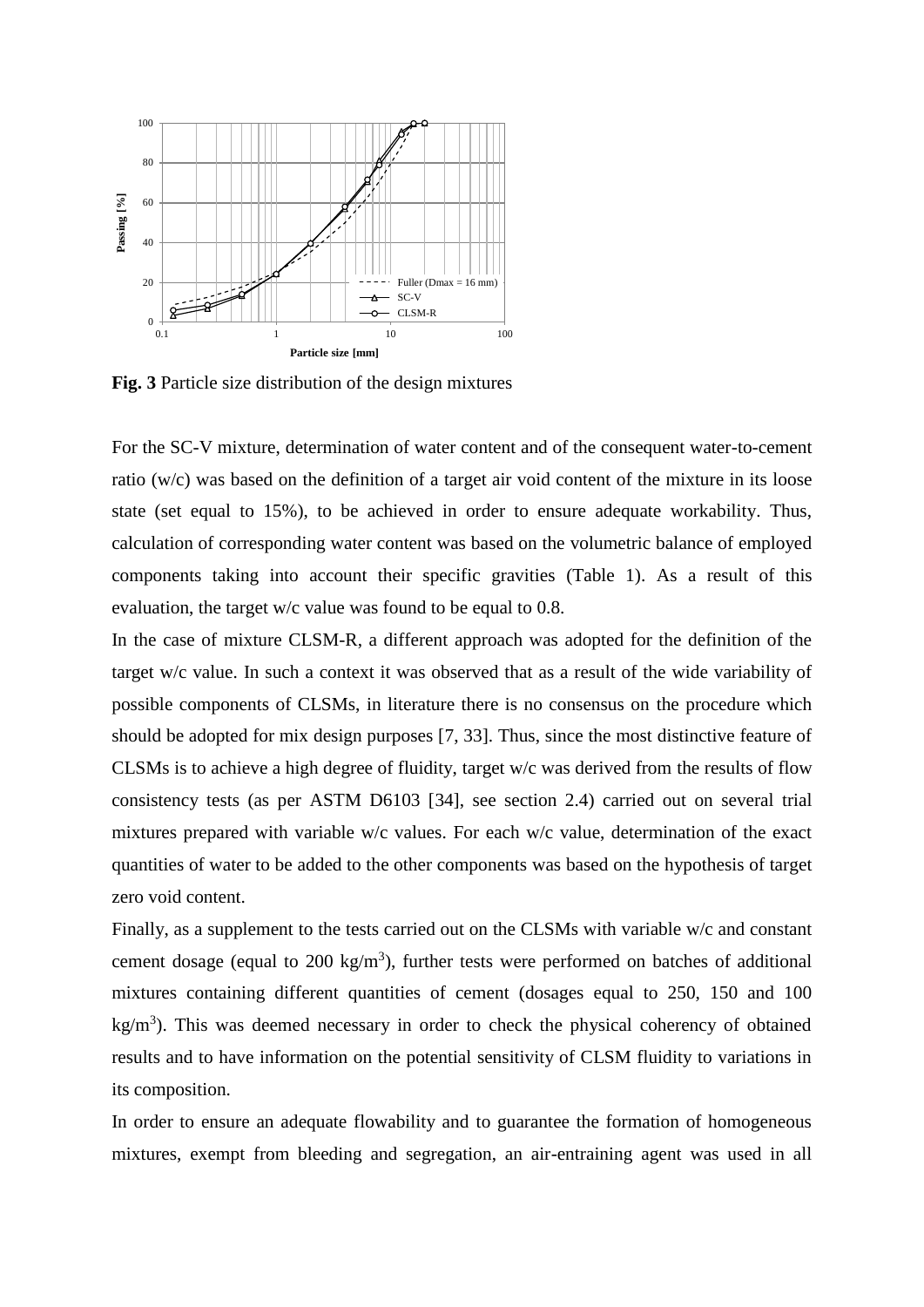considered CLSM mixtures, with its dosage set equal to 0.5 kg/m<sup>3</sup> as suggested by the manufacturer.

#### **2.3 Production of mixtures and construction of slabs**

Cementitious mixtures of the two types considered in the investigation were produced both in the laboratory and in the concrete batching plant. For laboratory production, which was limited to CLSMs, small batches were prepared by hand-mixing and subsequently used for flow consistency tests. In the case of plant production, mixtures were employed for the construction of slabs  $(3.0 \times 3.0 \text{ m}$  plan dimension, 0.6 m thickness) which were cast in timber formwork. Mixtures were transferred from the plant to a transit mixer and thereafter pumped into the formwork. In order to ease compaction, the SC-V mixture was subjected to the action of needle vibrators, whereas the CLSM-R mixture was allowed to freely self-compact under its own weight. During the construction of the slabs, samples of the placed mixtures were taken for the evaluation of relevant properties, both in the fresh and hardened state, by means of the procedures illustrated in section 2.4.

#### **2.4 Assessment of mixture properties**

CLSMs prepared in the laboratory and sampled at the production plant were subjected to flow consistency tests as per ASTM D6103 [34]. These tests consist in evaluating the spread diameter (Ds) of fresh CLSM samples which expand under their own weight after being released from standard cylinders (75 mm in diameter and 150 mm in height) in which they are previously poured. Additional visual observations are made on test specimens after spreading in order to record the possible occurrence of bleeding and segregation phenomena. It should be considered that for trench filing operations CLSMs are typically required to exhibit a  $D_s$  value ranging from 170 to 250 mm [6].

As a supplement to flow consistency tests, plant-produced mixtures in their fresh state were subjected to Abrams cone slump tests as per EN 12350-2 [35]. These tests, typically used for Portland cement concrete mixtures, yield information on mixture consistency, which is expressed in terms of the so-called slump value. Such a parameter is measured by recording the reduction in height of a specimen which is released from a truncated cone.

Additional information on the fresh properties of the plant-produced mixtures was derived from tests carried out for the determination of air content as per ASTM C231 (pressure method) [36]. This test entails the application of a known air pressure to a sample contained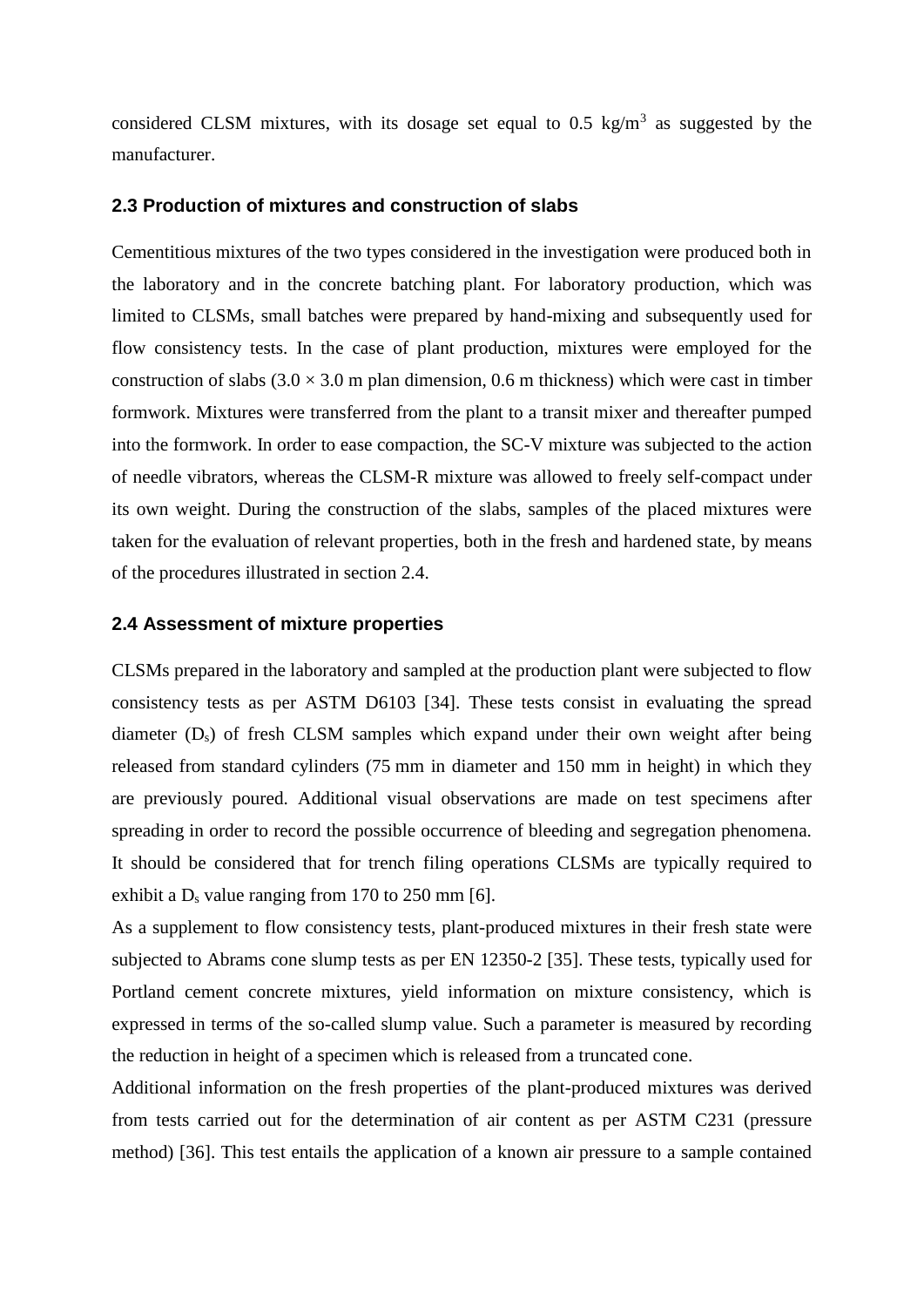in a sealed chamber until equilibrium conditions are reached. Air content is then estimated based on the use of a calibrated pressure gauge.

Properties of the mixtures in their hardened state were assessed by means of compressive strength, California Bearing Ratio (CBR) and resilient modulus laboratory tests. Additional tests were carried out on the constructed slabs by performing static plate loading tests and by observing the effects caused by the transit of a fully-loaded heavy vehicle.

Compressive strength  $(R<sub>c</sub>)$  was measured on cubical specimens casted in disposable polystyrene moulds with sides equal to 150 mm. Tests were performed as per EN 12390-3 after 1, 3, 7 and 28 days of curing in controlled temperature and humidity conditions [37]. Average results obtained for the two mixtures at each curing time were considered in the analysis. It was envisioned that for the purpose of foundation construction, short-term strength would be required to be above a minimum admissible limit in order to allow construction equipment to travel on the newly-laid material without causing excessive damage. However, an upper limitation to long-term strength was also considered necessary since for such applications it is essential to guarantee that maintenance works can be carried out on buried utilities with the possibility of easily excavating the filling. In this respect, the limiting compressive strength value (of cylindrical specimens, at 28 days of curing) which is referred to for CLSMs employed in trenches is equal to 8.3 MPa [6].

CBR tests are typically employed for the characterization of subgrade soils. Nevertheless, they were included in the investigation since it was considered that in the short term both considered materials may have a behavior similar to compacted soil. Tests were performed on specimens obtained by filling standard metallic moulds (152.4 mm in diameter, 177.8 mm in height) with fresh material, and by applying no compaction action. Specimens were then cured for 1 and 3 days in controlled temperature and humidity conditions and thereafter subjected to testing as per EN 13286-47 [38]. Slight deviations from the standard were introduced in the protocol, with no application of surface surcharge during piston penetration and no preliminary soaking.

Resilient modulus tests as per AASHTO T 307 [39] are required for the characterization of subgrade soils and sub-base granular materials in the context of pavement design [40]. However, in the specific case of the cementitious mixtures considered in the investigation, it was assumed that resilient modulus testing could also be relevant for the assessment of their short- and long-term bearing capacity.

Tests were performed by making use of a triaxial cell in which several stress histories can be imposed to a slender cylindrical specimen (100 mm in diameter, 200 mm in height) by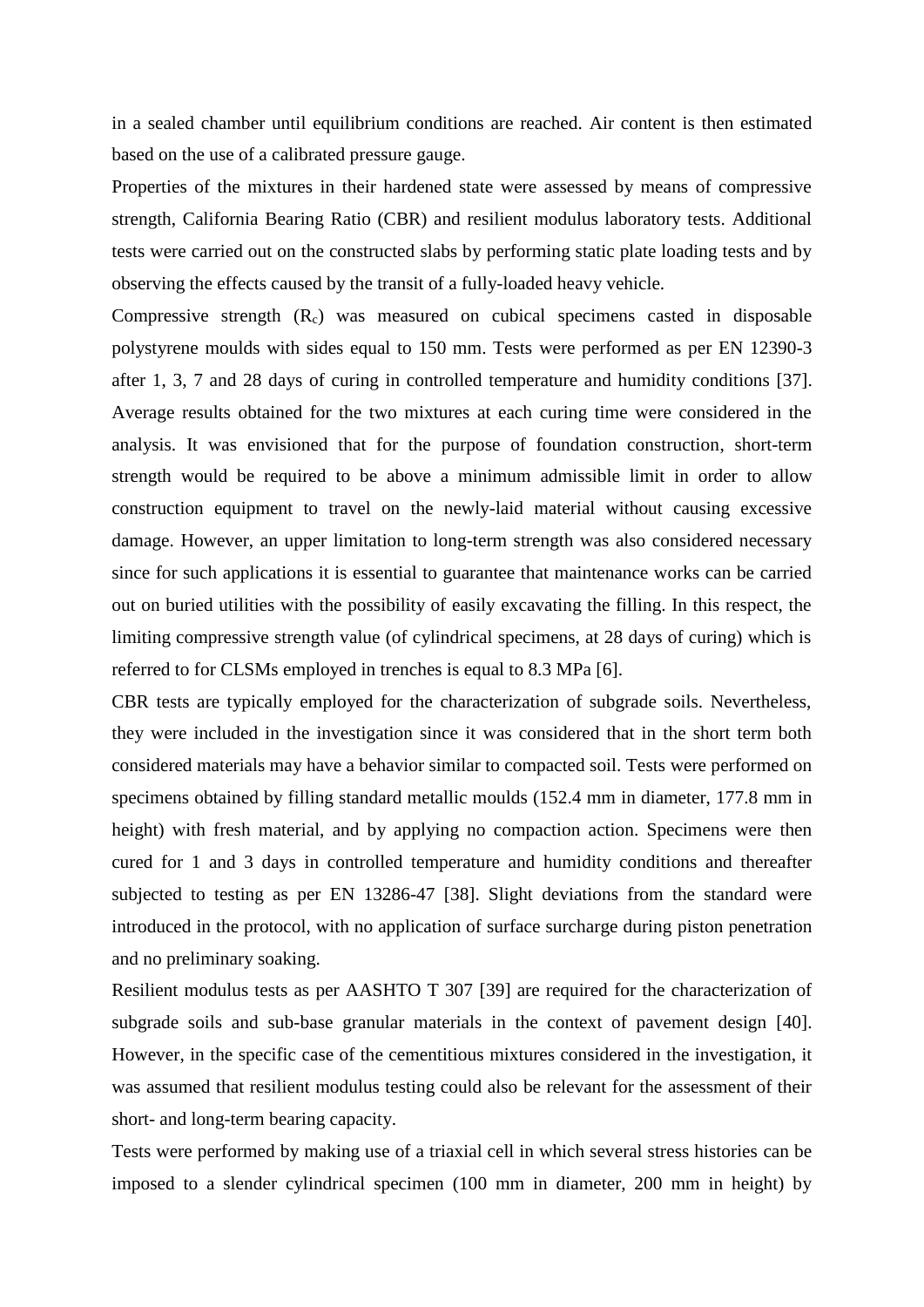controlling both confining pressure and deviatoric stress. The resultant response of the material is assessed by referring to the so-called resilient modulus (Mr) which is defined according to the following equation:

$$
M_r = \frac{\sigma_d}{\varepsilon_r} \qquad (2)
$$

where  $M_r$  is the resilient modulus,  $\sigma_d$  is the repeated deviatoric stress applied along the vertical direction and *ε*<sup>r</sup> is the corresponding recoverable portion of vertical axial strain.

Test specimens were prepared by employing plastic cylinders in which the mixtures were poured and thereafter allowed to settle with the application of no compacting action. Specimens were then cured for 1 and 3 days in controlled temperature and humidity conditions. After completion of the prescribed curing period, specimens were subjected to testing by following the protocol suggested in AASHTO T 307 for sub-base materials, which when compared to the procedure recommended for subgrade soils entails the application of higher confining and deviatoric stresses.

Prior to testing, the slabs constructed on site were allowed to cure for 1 day. In order to ensure an adequate development of hydration processes, during this short period of curing the surface of the slabs was kept wet and large ventilated heaters were continuously operated in order to guarantee a stable air temperature of approximately 15 °C.

After 24 hours of curing in the conditions described above, static plate loading tests were carried out on the slabs as per the Italian standard CNR 146 [41], with the consequent determination of the so-called deformation modulus  $(M_d)$ , defined by the following equation:

$$
M_d = \frac{\Delta p}{\Delta s} D \qquad (3)
$$

where  $\Delta p$  is the increase in pressure (in MPa),  $\Delta s$  is the corresponding vertical displacement of the plate employed for load application (in mm), and D is the plate diameter (in mm).

As prescribed by the standard in the case of subbase courses, tests were carried out with pressure increments of 0.1 MPa up to a maximum pressure of 0.35 MPa. Deformation moduli were thereafter calculated by referring to the pressure increment applied between 0.15 and 0.25 MPa.

Specification for roadworks usually indicate minimum  $M<sub>d</sub>$  values recommended for acceptance purposes of the order of 100 MPa for granular sub-bases and of 50 MPa for subgrades [30]. However, no previously validated requirements are available for cementitious mixtures used for filling purposes in tunnels.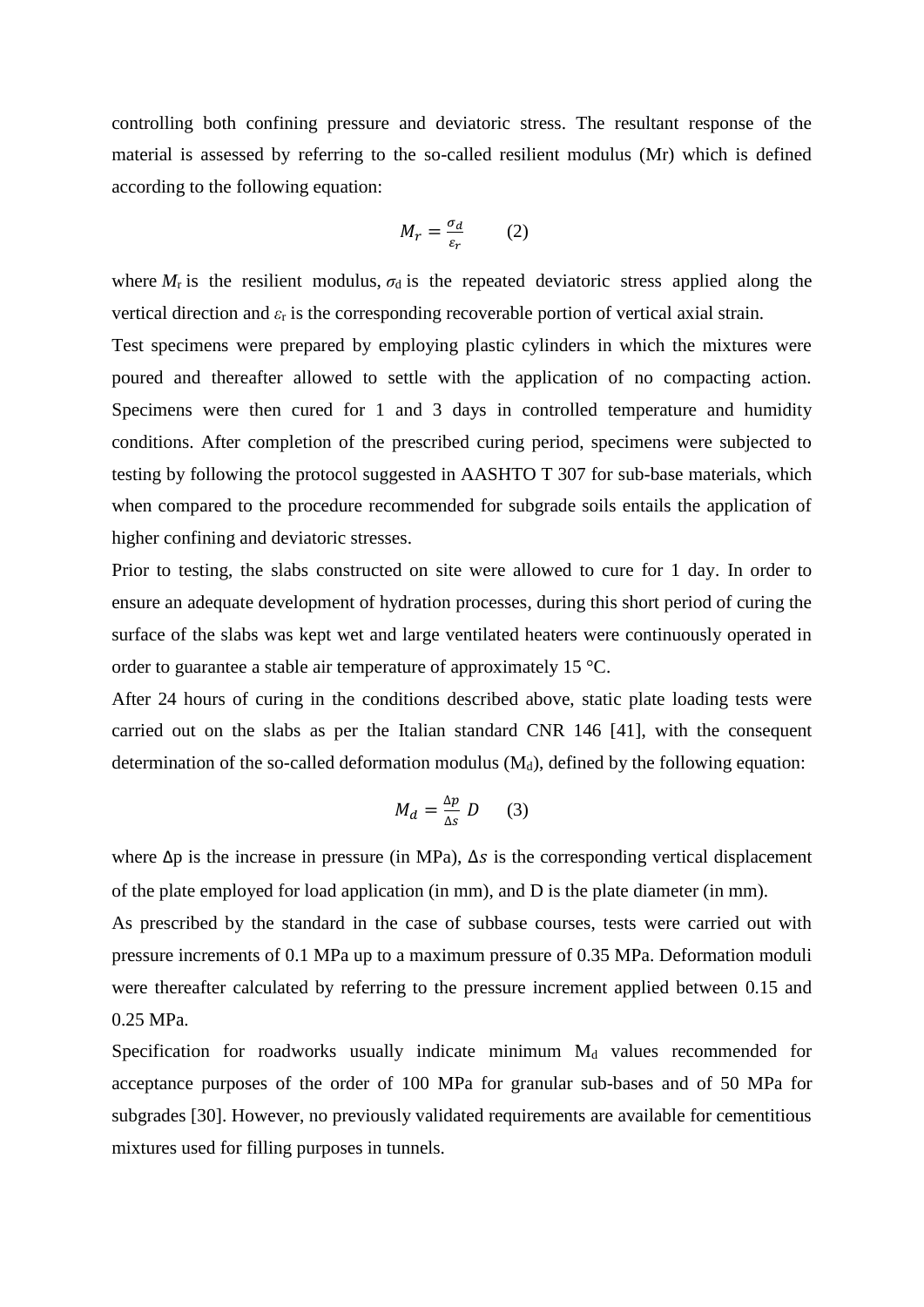Following plate loading tests, slabs were subjected to the slow passing of a fully-loaded 40 tons truck, the loading being applied by means of a front single axle with single wheels and a rear tandem axle with dual wheels. Tire inflation pressure was fixed at 0.55 MPa. The surface of the two slabs was thereafter visually inspected to assess possible displacements, distortions and/or cracks. Although such a test is empirical in nature, it was considered necessary in order to have full proof of the possibility of having a fast progression of construction operations in tunnels, with the consequent transit of hauling trucks and construction equipment on the newly-laid filling.

### **3. RESULTS AND DISCUSSION**

#### **3. 1 Design of the CLSM mixture**

Results of the tests and analyses carried out for the definition of the optimal CLSM-R mixture and for the assessment of its sensitivity to composition changes are given in Table 3 and Fig. 4, respectively. In all cases, measurement of spread diameter D<sup>s</sup> was supplemented by recording the occurrence of any bleeding and segregation phenomena.

Table 3. Results of flow consistency tests carried out on trial CLSM mixtures  $(200 \text{ kg/m}^3)$ cement dosage).

| W/c | $D_s$ (mm) | Bleeding | Segregation |
|-----|------------|----------|-------------|
| 1.9 | 228        | Y        | Y           |
| 1.7 | 205        | Y        | N           |
| 1.5 | 198        | N        | N           |
| 1.3 | 184        | N        | N           |
| 1.1 | 167        | N        | N           |

Y: yes, phenomenon observed

N: no, phenomenon absent

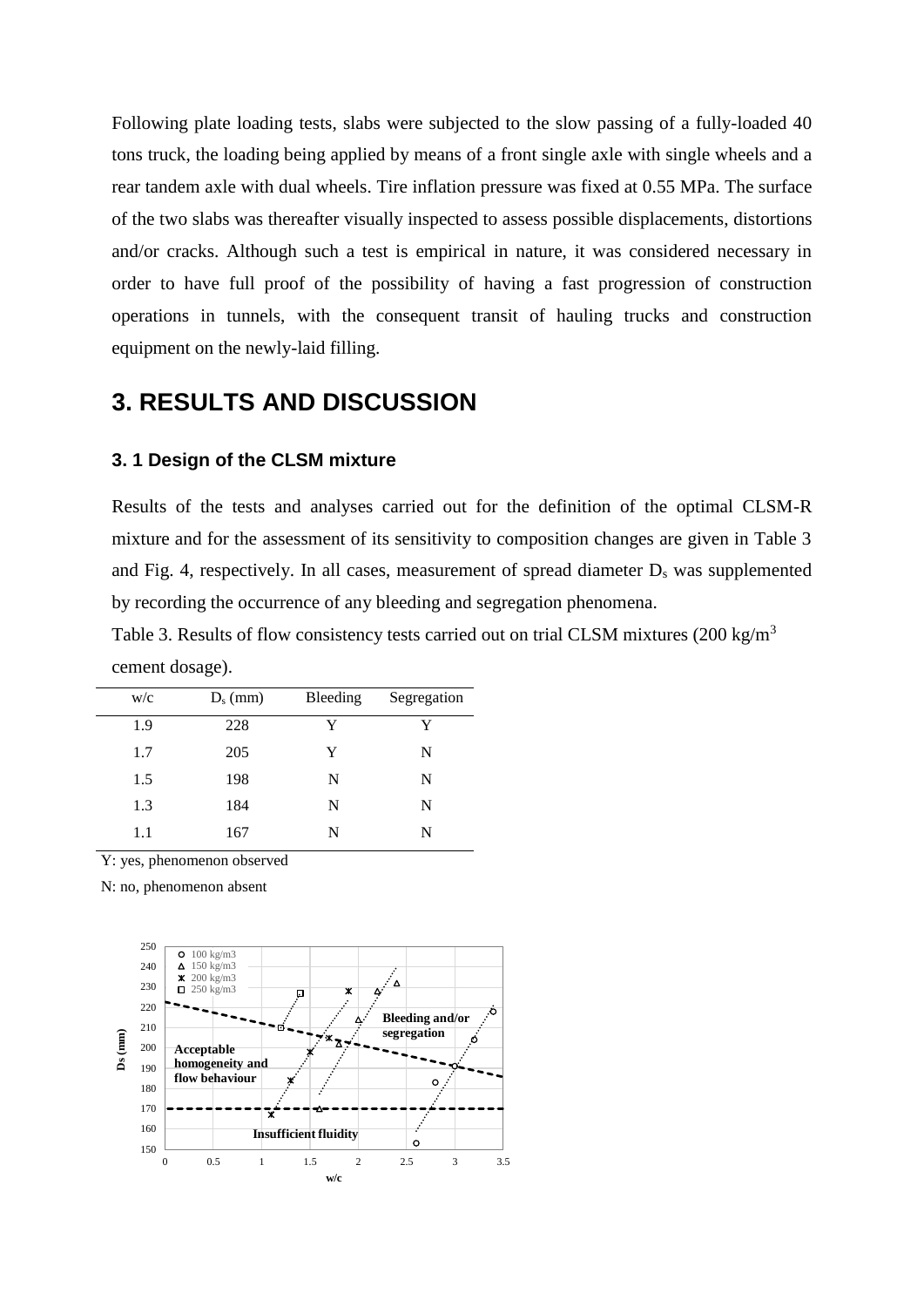**Fig. 4** Results of flow consistency tests carried out on trial CLSM mixtures (variable cement dosage)

Experimental results show that for all CLSM mixtures considered in the sensitivity study, as expected, flowability tended to increase with the increase of w/c values. However, bleeding and/or segregation phenomena occurred above certain limiting w/c values which were found to decrease with the increase of cement dosage. The same type of dependency upon cement dosage was observed in the case of limiting w/c values associated to the minimum spread considered acceptable for CLSMs (equal to 170 mm, as mentioned in section 2.4).

These outcomes can be explained by considering that in their fresh state CLSMs exhibit a behavior which is closely controlled by the quantity and consistency of the cement-water paste. This is a concept which is usually referred to in the design of self-compacting concrete [42, 43]. While paste consistency is a direct function of w/c, paste quantity can be assessed by referring to the ratio between its volume  $(V_p)$  and the volume of the granular fraction constituted by virgin aggregates and RAP ( $V_g$ ). Values of  $V_p/V_g$ , calculated from the composition of the CLSMs and specific gravities of their components, are listed in Table 4 for both fluidity and homogeneity limiting conditions. It can thus be observed that there is a clear  $V_p/V_g$  range that ensures both mixture properties. When the quantity of paste is too low (i.e. with a  $V_p/V_g$  value lower than 0.38-0.44), the CLSM particles are not lubricated enough to flow under their own weight. However, as the quantity exceeds a certain threshold (i.e. when  $V_p/V_g$  is higher than 0.50-0.64), individual mixture particles are too far apart, and phase separation can consequently occur in the form of bleeding and/or segregation. These phenomena lead to the identification of w/c ranges associated to satisfactory CLSM properties which are clearly dependent upon cement dosage. In particular, it can be observed that the use of higher cement dosages leads to the need of employing dryer pastes, which however are associated to a greater width of the acceptable w/c range.

| Table 4. Composition and volumetrics of the CLSM mixtures associated to limiting |  |
|----------------------------------------------------------------------------------|--|
| conditions in terms of fluidity and homogeneity.                                 |  |

| Cement               |          | Fluidity       | Homogeneity | Width of       |             |
|----------------------|----------|----------------|-------------|----------------|-------------|
| dosage<br>$(kg/m^3)$ | Min(w/c) | $Min(V_p/V_g)$ | Max(w/c)    | $Max(V_p/V_g)$ | $w/c$ range |
| 100                  | 2.75     | 0.44           | 3.02        | 0.50           | 0.27        |
| 150                  | 1.51     | 0.38           | 1.91        | 0.50           | 0.40        |
| <b>200</b>           | 1.14     | 0.41           | 1.62        | 0.64           | 0.48        |
| 250                  | n.a.     | n.a.           | 1.20        | 0.61           | n.a         |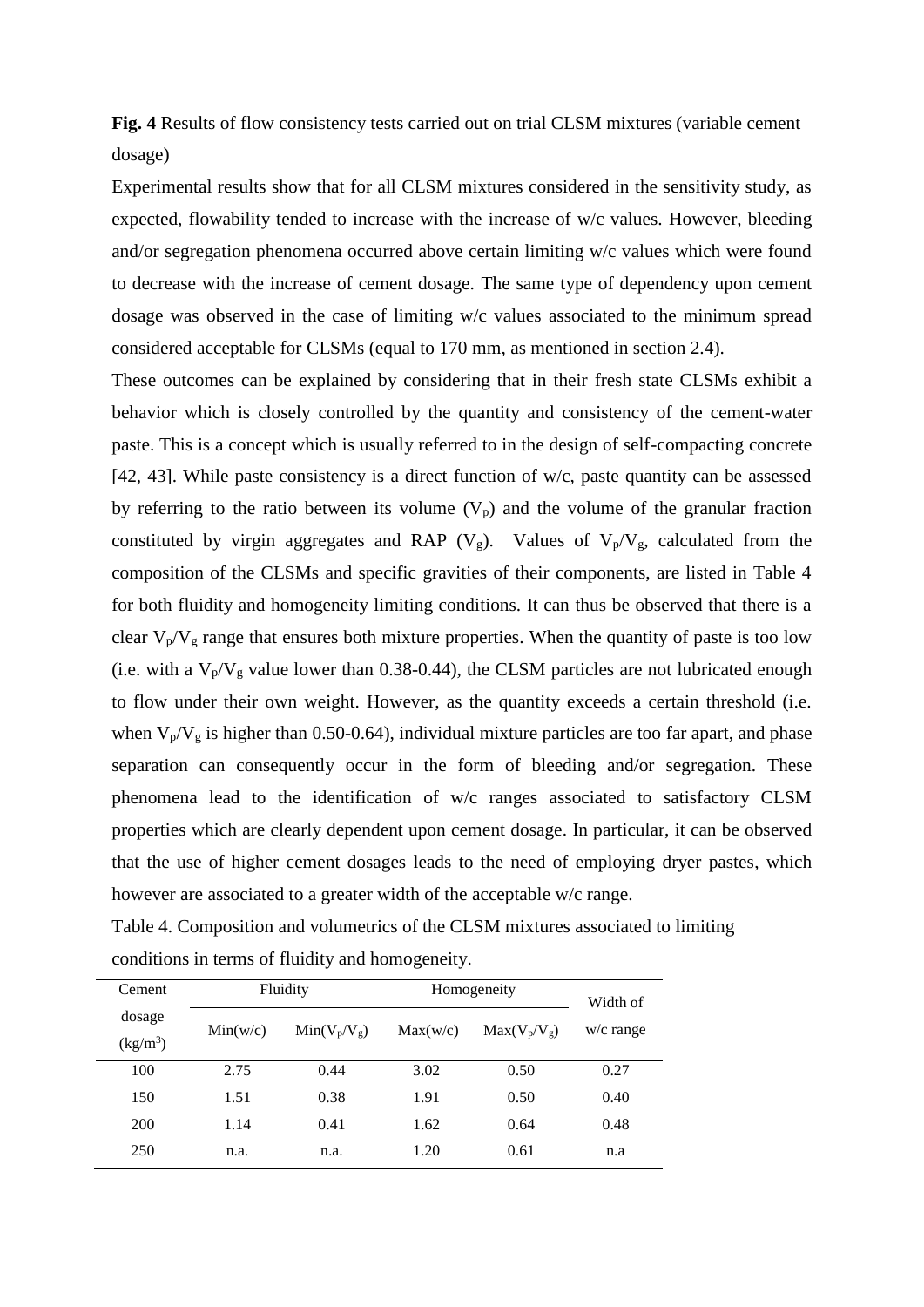Based on the discussion provided above, in the case of the CLSM prepared with target cement dosage (equal to 200 kg/m<sup>3</sup>), the w/c value to be adopted for field trials and further experimental analyses (see sections 3.2-3.4) was set equal to 1.3. Such a value is located close to the center of the allowable range represented in Fig. 3, and should therefore guarantee mixture homogeneity even when taking into account possible variations in composition which may occur during plant production. Moreover, it falls within the typical range of w/c values reported in literature for CLSMs [16, 44].

#### **3.2 Tests on fresh mixtures sampled during field production**

During the plant production of the two mixtures, samples in the fresh state were subjected to testing for the assessment of fluidity (expressed in terms of spread diameter Ds, from flow consistency tests), consistency (expressed in terms of slump value, derived from Abrams cone tests) and air content (measured by means of a porosimeter, pressure method). Obtained results are given in Table 5.

|        |            |              | Air content |  |
|--------|------------|--------------|-------------|--|
|        | $D_s$ (mm) | $Slump$ (cm) | (% )        |  |
| SC-V   | -          | Ч            | 11          |  |
| CLSM-R | 195        | 23           | 12          |  |

Table 5. Properties of the plant-produced mixtures in the fresh state

Experimental results listed in Table 5 show that as a result of its low w/c value, standard concrete mixture SC-V exhibited poor fluidity characteristics. In fact, when subjected to the flow consistency test, it exhibited a negligible settlement under its own weight, and measurement of spread diameter was consequently impossible. Such an outcome was coherent with the very low slump value (equal to 9 cm), which as per EN 12350-2 classifies the mixture as belonging to the S2 consistency category (which corresponds to mixtures that are not self-compacting and are not suitable for pumping). It is interesting to note that measured air content of the mixture (equal to 11%) was close to the design value (equal to 15%, see section 2.2). However, residual porosity did not have any beneficial effects on the actual flow behavior of the mixture, which proved to be unsatisfactory.

Results obtained on mixture CLSM-R were coherent with those recorded in the design phase (see section 3.1). Spread diameter measured on site (equal to 195 mm) was only 6% higher than the one observed in the laboratory (equal to 184 mm), presumably as a result of small variations in composition and of the better homogeneity which was achieved by means of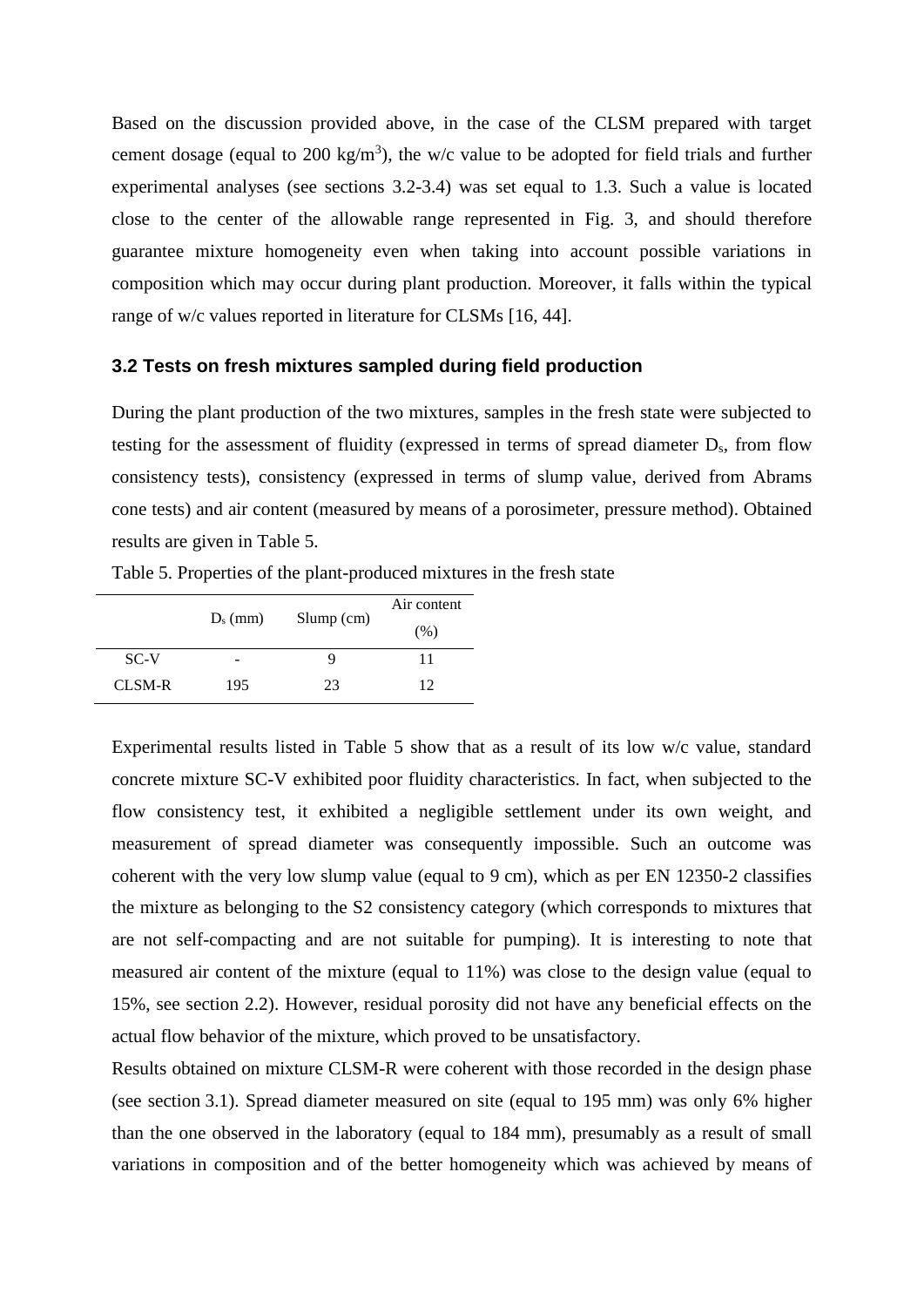full-scale batch mixing. Such a result was consistent with the slump value derived from Abrams cone tests (equal to 23 cm), which classified the mixture in the S5 consistency category, corresponding to mixtures which are recommended for self-levelling applications that do not require any compaction. Finally, it should be noted that although the mixture was proportioned according to a zero-void volumetric balance, the employed air-entraining agent was effective in generating a non-negligible residual porosity, with a corresponding air content equal to 12%. It can be postulated that the presence of distributed small-size air bubbles, combined with the relatively high w/c value (and with the corresponding adequate value of  $V_p/V_g$ , see Table 4), was at the origin of the satisfactory flow and self-compacting behavior recorded for the produced mixture.

#### **3.3 Tests on hardened mixtures sampled during field production**

Mixtures sampled during plant production were employed for the preparation of several types of specimens which were subjected to laboratory tests for the assessment of mechanical properties in the hardened state. As mentioned in section 2.4, measured characteristics, which were evaluated at different curing times, included compressive strength, CBR and resilient modulus. Obtained results are displayed in Tables 6 and 7 and in Fig. 4-6.

|        | Compressive strength (MPa) |        |        |         | $CBR$ $(\%)$ |        |  |
|--------|----------------------------|--------|--------|---------|--------------|--------|--|
|        | 1 day                      | 3 days | 7 days | 28 days | 1 day        | 3 days |  |
|        | curing                     | curing | curing | curing  | curing       | curing |  |
| SC-V   | 2.5                        | 3.9    | 5.2    | 7.9     | 58.7         | 260.1  |  |
| CLSM-R |                            | 2.8    | 3.6    | 5.3     | 15.0         | 87.4   |  |

Table 6. Compressive strength and CBR of plant-produced mixtures

As shown in Table 6, standard mixture SC-V exhibited a higher compressive strength than mixture CLSM-R as a result of its significantly lower w/c value (0.8 instead of 1.3). This was recorded from the very beginning of the curing process (after 24 hours), and observed up to the point at which it is generally assumed that mixtures reach stable strength conditions (at 28 days). Based on the available experimental results, it cannot be established whether or not this is the case of the considered mixtures. However, available data do indicate that strength increase occurred with a rate that for mixture SC-V was definitely higher than that of mixture CLSM-R (0.13 MPa/day instead of 0.08 MPa/day, calculated from strength values recorded at 7 and 28 days of curing). Such an outcome seems to suggest that mixture SC-V could have further developed its strength at very long curing times, whereas CLSM-R may have been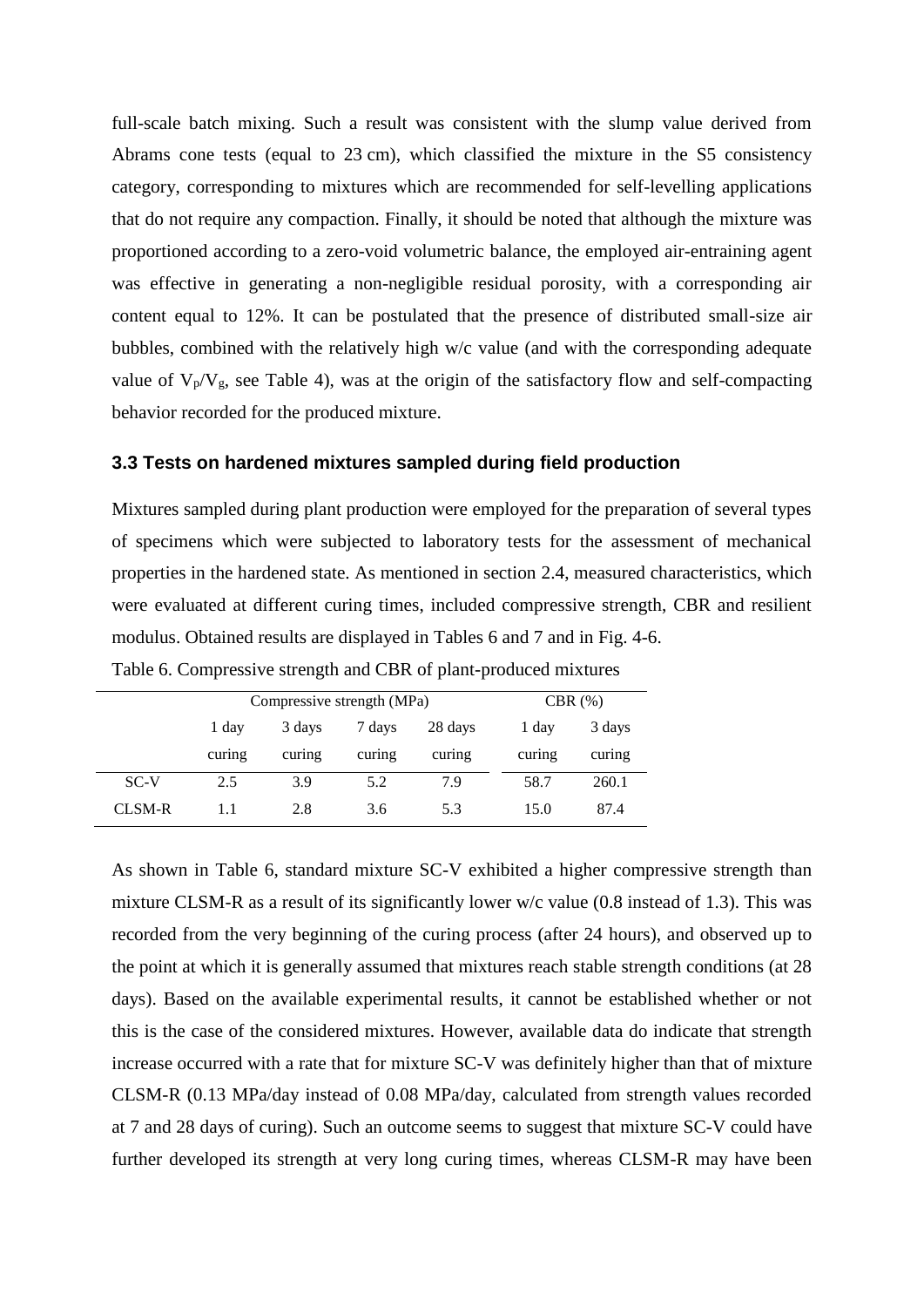very close to its stable conditions. Thus, excavatability of the former mixture in the very long term could be jeopardized. On the contrary, mixture CLSM-R seemed to be acceptable from such a viewpoint, and in fact the strength value recorded after 28 days of curing (equal to 5.3 MPa) was lower than the threshold value typically referred to for this type of material [6].

Results obtained from CBR tests (Table 6) confirm the superior strength and faster strength development of mixture SC-V with respect to mixture CLSM-R, and once again this can be explained by referring to the difference between their w/c values. Such an interpretation is consistent with the mechanics of the CBR testing procedure, in which penetration of the loading piston into the test specimen occurs by deforming and possibly fracturing the cement paste and the fine aggregate fraction with which it is intimately mixed. Furthermore, relative displacements may occur at the interfacial transition zone, and it may be postulated that such a phenomenon may be more significant in the presence of RAP as a result of the existence of thin bitumen films covering its aggregates.

It should be emphasized that CBR testing is typically employed for the characterization of subgrade soils. Thus, although its inclusion in the investigation was justified by the expectation of obtaining a soil-type response under loading in the early stages of curing (i.e. during construction), results obtained on cement-bound mixtures should be analyzed with due care. In particular, they cannot be simply compared to specification requirements set for subbase materials and subgrade soils [30], given that they refer to materials of a different type and are typically obtained from tests carried out by following a protocol which differs from the one adopted in this investigation (see section 2.4).

All the results obtained from resilient modulus tests performed on the two mixtures after 1 and 3 days of curing are presented in Fig. 4, where they are plotted as a function of the first stress invariant  $(\theta)$  which provides an overall quantification of the global level of stress. Experimental data are compared to the typical variation range indicated by Huang for standard granular sub-bases [45]. It can be observed that both mixtures exhibited a stressstiffening behavior (i.e. resilient modulus tended to increase for increasing values of  $\theta$ ) and that measured values were contained within the abovementioned variation range. Furthermore, while the two mixtures showed a comparable stiffness after 1 day of curing, mixture SC-V developed a higher stiffness than mixture CLSM-R after 3 days of curing as a result of the lower w/c value adopted in its formulation. On the contrary, the stiffness gain achieved by mixture CLSM-R when passing from 1 to 3 days of curing was quite limited. These observations are consistent with those made when analyzing the results of compressive strength and CBR tests (Table 6).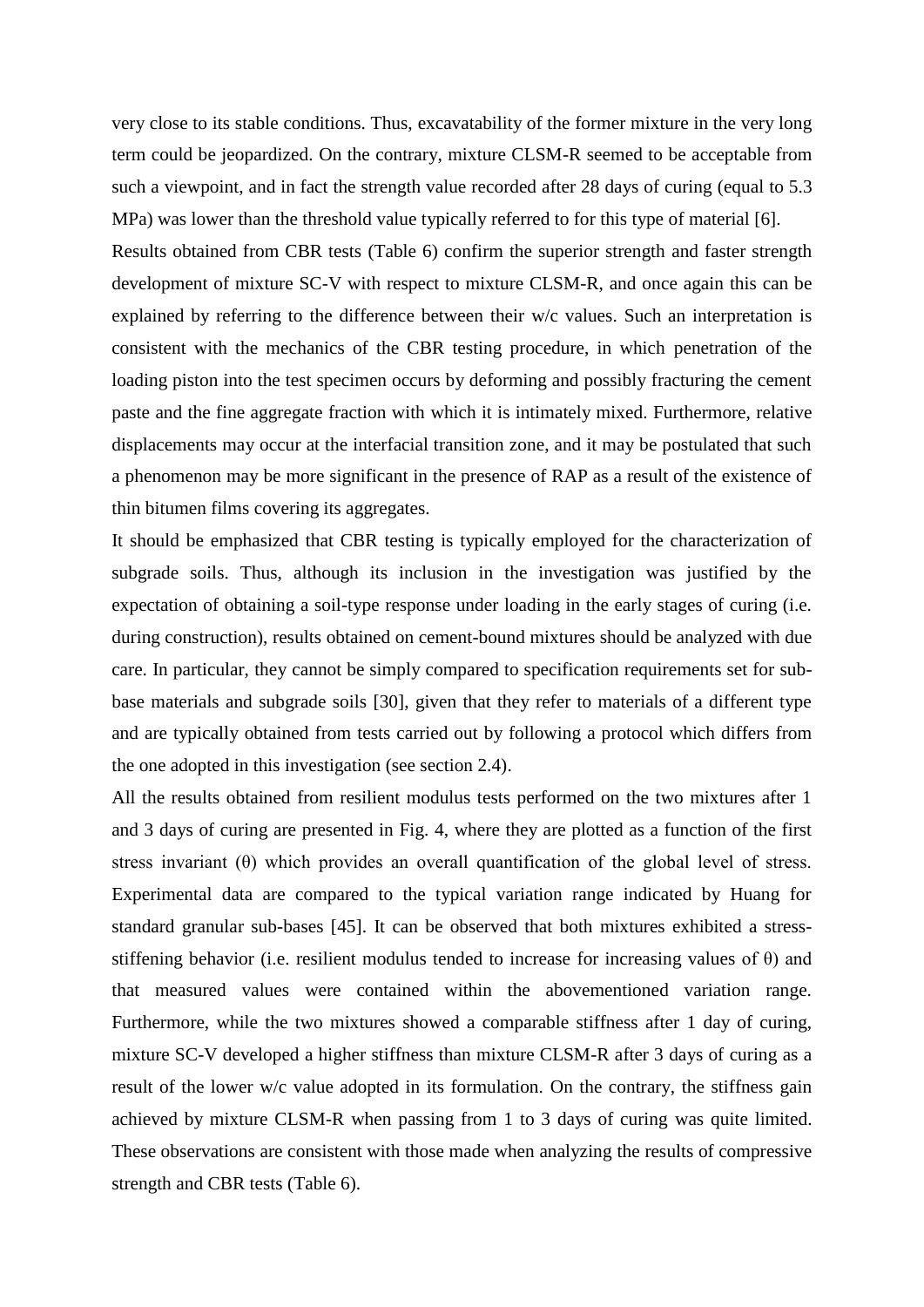

**Fig. 5** Results of resilient modulus tests carried out on the plant-produced mixtures In order to more thoroughly analyze the results provided in Fig. 5 and to discuss the nonlinearity of the resilient response of the considered mixtures, experimental data were fitted to the following model proposed by Puppala et al. [29]:

$$
M_r = k_1 \cdot p_a \cdot \left(\frac{\sigma_3}{p_a}\right)^{k_2} \cdot \left(\frac{\sigma_d}{p_a}\right)^{k_3} (4)
$$

where  $p_a$  is atmospheric pressure (in MPa),  $\sigma_3$  is confining stress (in MPa),  $\sigma_d$  is deviatoric stress (in MPa),  $k_1$ ,  $k_2$  and  $k_3$  are material-dependent constants.

Results obtained from model fitting are shown in Fig. 6, while the corresponding values of the material-dependent constants and associated coefficients of determination  $(R^2)$  are listed in Table 7. It can be noticed that the employed model proved to be perfectly suitable for the representation of experimental data, with an overall excellent match between measured and calculated resilient modulus values. The dependency upon confining stress, indicated by the value of constant  $k_2$ , was found to be similar for the two mixtures in the very short term (i.e. after 1 day of curing), when their behavior was found to be close to that of unbound granular materials. In such conditions the mixtures also exhibited a similar dependency upon deviatoric stress, as proven by the small difference between the respective  $k_3$  values, and an almost equivalent lower limiting value of the resilient modulus  $(k_1)$ . As a consequence of the 3 days curing and of the associated development of a stiffer binding cementitious matrix, both mixtures changed their type of response under loading, showing an almost negligible dependency upon confining stress as proven by the very low  $k_2$  values. As in the case of 1 day of curing, the mixtures also exhibited a similar dependency upon deviatoric stress (i.e. similar  $k_3$  values), with a difference in the stiffness at 3 day curing mainly deriving from the significant difference between the respective  $k_1$  values (equal to 5067.1 MPa and 3795.9 MPa for mixtures SC-V and CLSM-R, respectively).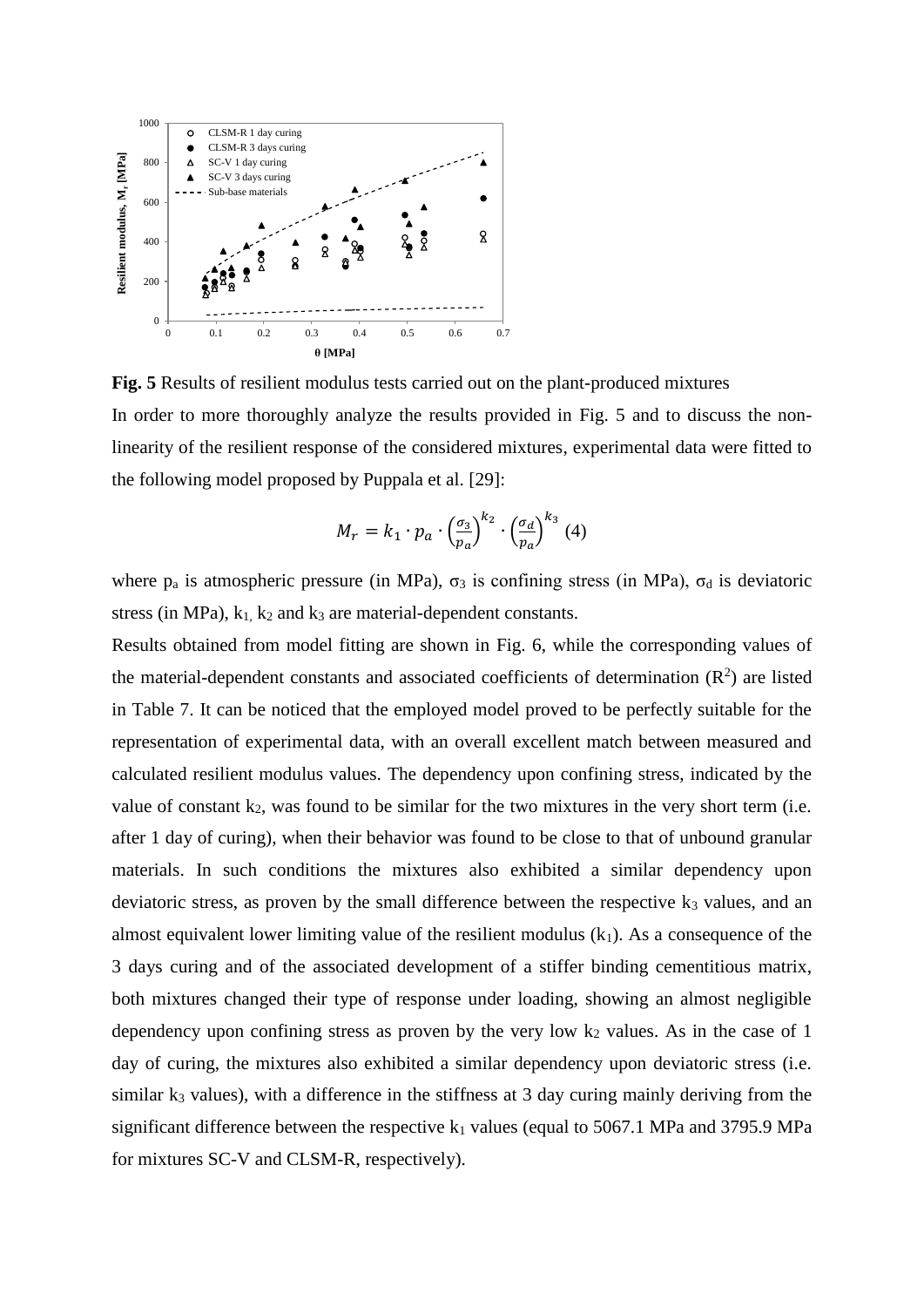Fig. 7, in which the measured resilient modulus values are directly plotted as a function of deviatoric stress regardless of applied confining stress, supports the discussion provided above on the type of non-linear response of the considered mixtures. It can be observed that resilient modulus clearly increased with deviatoric stress, although in the very short term (i.e. after 1 day of curing) it reached an upper limiting value equal to approximately 400 MPa for stresses of the order of 0.125 MPa.



**Fig. 6** Comparison between measured and calculated resilient modulus of plant-produced mixtures

Table 7. Model parameters of resilient modulus response of the plant-produced mixtures

|        | 1 day curing   |        |        | 3 days curing  |                |        |        |                |
|--------|----------------|--------|--------|----------------|----------------|--------|--------|----------------|
|        | K <sub>1</sub> | $K_2$  | $K_3$  | $\mathbb{R}^2$ | K <sub>1</sub> | $K_2$  | K3     | $\mathbb{R}^2$ |
| SC-V   | 3203.5         | 0.2102 | 0.2712 | 0.9784         | 5067.1         | 0.0475 | 0.4901 | 0.9885         |
| CLSM-R | 3466.6         | 0.1929 | 0.2821 | 0.9633         | 3795.9         | 0.0708 | 0.5126 | 0.9657         |



**Fig. 7** Influence of deviatoric stress on resilient modulus of plant-produced mixtures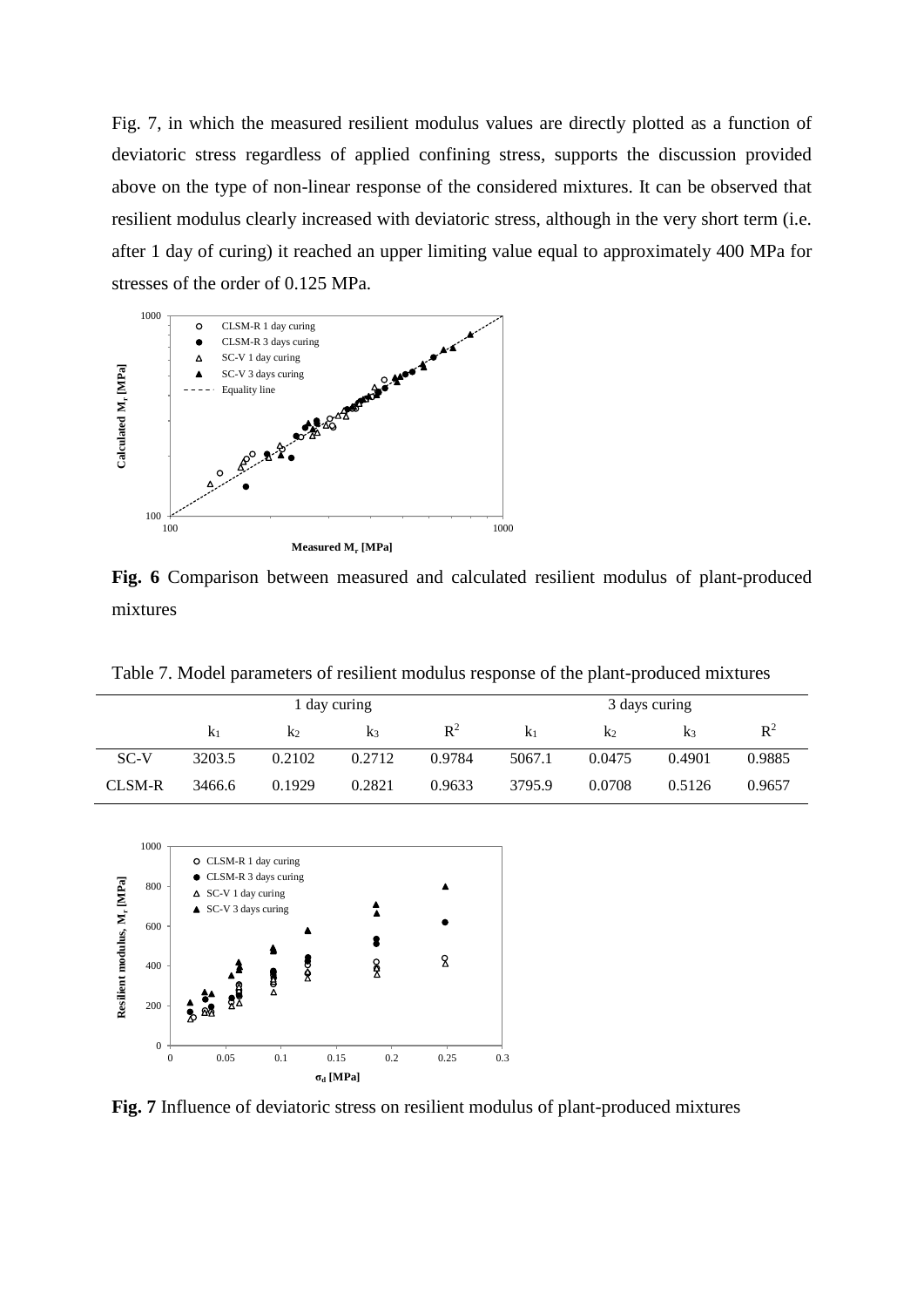#### **3.4 Tests on field-constructed slabs**

Slabs constructed in the premises of the concrete batching plant were subjected to testing for the assessment of the achieved level of bearing capacity after 24 hours of curing. As mentioned in section 2.4, the evaluation included determination of the deformation modulus  $(M_d)$  followed by the actual loading of a 40 tons truck.

Results obtained from plate loading tests showed that both mixtures reached a satisfactory bearing capacity, with  $M_d$  values equal to 103.4 MPa and 300 MPa for the SC-V and CLSM-R mixture, respectively. Both values are greater than the typical acceptance limit considered for standard pavement foundations, generally set equal to 100 MPa [30].

Although in the laboratory investigation the CLSM-R mixture after 1 day of curing exhibited lower values of compressive strength, CBR and resilient modulus than the SC-V mixture, in the field it exhibited a greater bearing capacity. Such an outcome is believed to be the result of the enhanced flowability of the CLSM-R mixture which was designed (see section 3.1) as a self-compacting composite (with an acceptable spread diameter and slump characteristics which are associated to the S5 consistency category). On the contrary, the SC-V mixture was observed to be of the S2 consistency category and it is possible that the simple use of vibrating needles may have been of limited efficiency, with the consequent non-uniform settlement of the mixture in the formwork.

The difference in bearing capacity of the two slabs was not reflected by significant differences in their response under the loading action of the 40 tons truck. In fact, in both cases only minor deformations were observed on their surface and no visible cracks were developed.

# **4. PERFORMANCE-BASED ACCEPTANCE CRITERIA**

Based on the experimental results and observations illustrated in the previous section, recommendations for future applications of cement-bound materials in road tunnel pavement foundations can be made in the form of performance-based acceptance criteria. It should be emphasized that such criteria derive from an investigation which included a wide array of relevant tests which however were performed only on two different mixtures. Thus, they need to be considered as preliminary and will necessarily undergo future validation.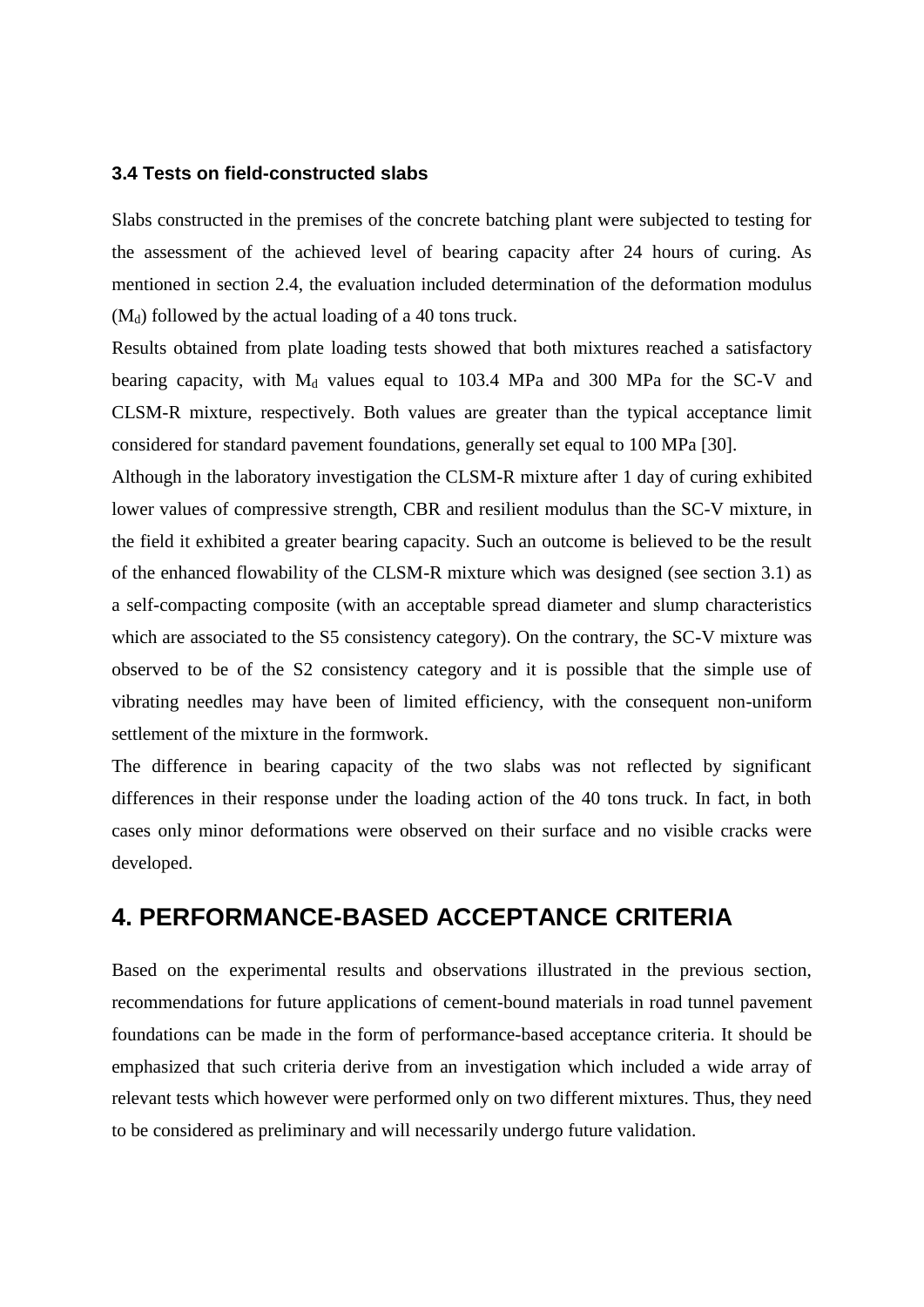With respect to flowability and consistency, acceptance thresholds may be defined as a function of the expected complexity of the arrangement of conduits buried in the foundation. In the absence of buried utilities or for those cases which are characterized by wide clearances between ducts, the use of Portland cement concrete mixtures belonging to consistency category S2 [35] may be sufficient, with no specific requirement on the spread diameter measured as per ASTM D6103 [34]. In such case, the use of needle vibrators to ease compaction is mandatory. In the presence of multiple ducts with narrow clearances, it is recommended to assume a minimum required spread of 170 mm [6] and an S5 consistency category. These results can be achieved by employing a properly designed CLSM.

When focusing on the strength properties, care should be taken in checking that the value reached by compressive strength after 28 days of curing is lower than 8.3 MPa [6] in order to ensure an adequate excavatability regardless of the type of cement-bound mixture employed for the formation of the pavement foundation. With respect to the minimum required shortterm strength, different accetance thresholds may be defined as a function of the anticipated structural needs of the foundation. However, based on the experimental work documented in this paper it can be observed that a satisfactory resistance to the loading of heavy vehicles, simulating the action of construction equipment, was achieved for mixtures which exhibited a compressive strength greater than 1 MPa after 1 day of curing. Thus, such a value can be considered as a tentative acceptance limit.

As discussed previously, carrying out the CBR test on cement-bound mixtures may be complicated and requires deviations from the standard procedure defined for unbound subbase materials and subgrade soils. As a consequence, the use of such a test is not recommended for acceptance purposes until further studies will be performed and it is believed that strength assessment can be based exclusively on the evaluation of compressive strength.

Requirements on the bearing capacity of the pavement foundation may be defined as a function of the desired structural behavior of the entire pavement during its service life. In such a context, time-dependent and stress-dependent resilient modulus values need to be employed as input values to the multi-layer elastic calculations which are performed for the assessment of cumulative damage under traffic loading. Resilient modulus thresholds with a general validity cannot be defined; rather, they should be specified for each project by the pavement designer.

With respect to the deformation modulus coming from plate loading tests carried out in the short term (after 24 hours curing), for acceptance purposes it seems to be reasonable to refer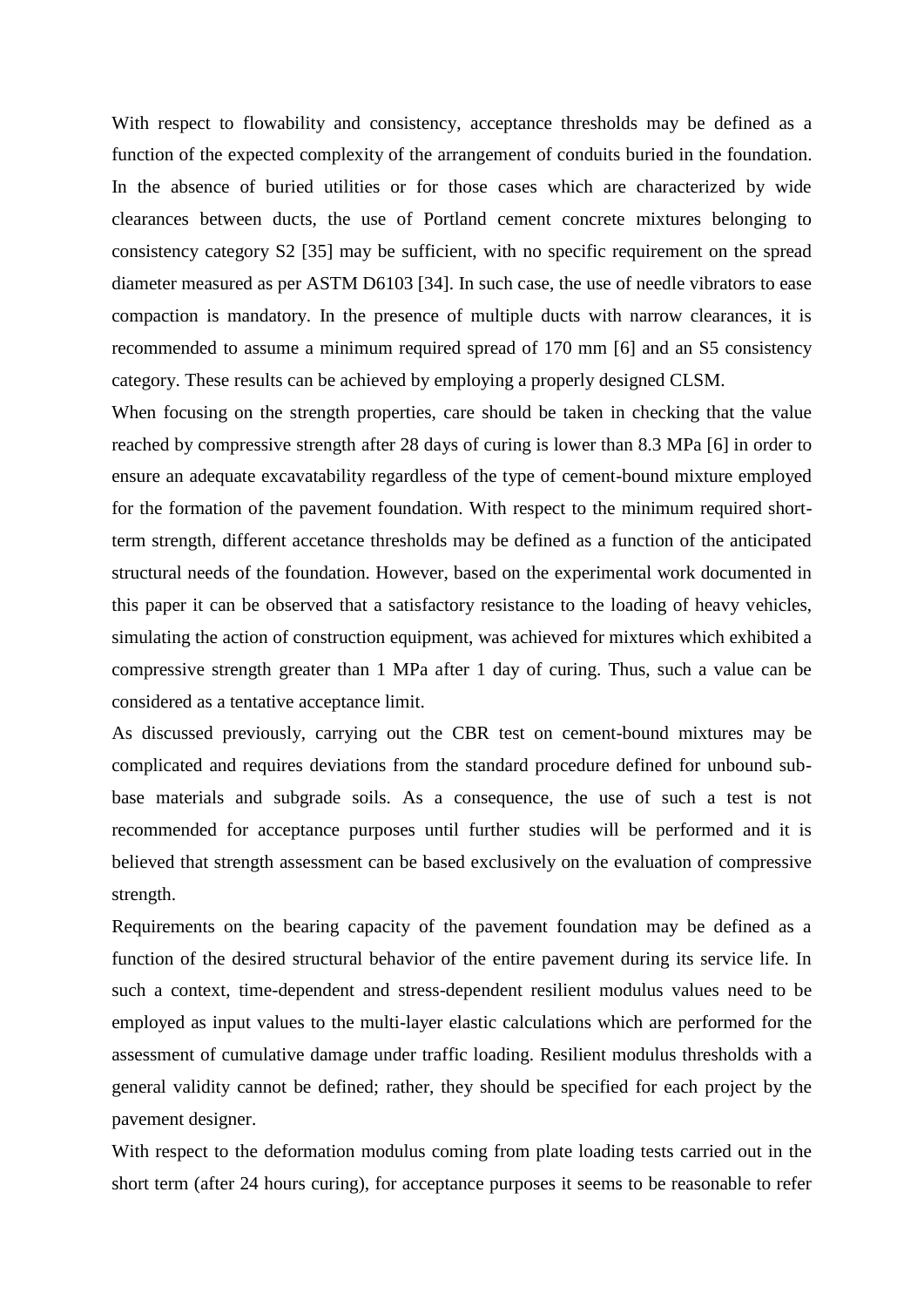to the same minimum value which is typically considered for standard pavement foundations, equal to 100 MPa [30]. In fact, as proven by the results collected in the investigation, by satisfying such a requirement, cement-bound foundation mixtures are not damaged by early construction traffic. Depending upon the specific needs of each project and of the assumptions made as part of pavement design, the minimum required deformation modulus can be increased in order to guarantee the construction of a foundation characterized by a stiffer response under loading.

Finally, thermal properties of pavement foundation materials should also be considered as part of their acceptance process in those cases in which buried underground utilities include high-voltage transmission lines. From previous work carried out by the Authors, it is recommended to refer to a minimum thermal conductivity value, measured as per ASTM D5334 [46], of 0.8 W/(m·K). However, acceptance of any mixture should also be supported by ampacity calculations which may be heavily dependent upon the actual arrangement of cables [47].

### **5. CONCLUSIONS**

The feasibility study described in this paper leads to the general conclusion that a properly designed CLSM can be used for the formation of pavement foundations in tunnels. In fact, as indicated by the outcomes of laboratory and field tests, this type of mixture can exhibit both a high degree of flowability and mechanical properties which are satisfactory in the short and long term. The comparison with a reference low-strength Portland cement mixture, which was also found to be suitable for pavement foundations, also highlighted the fact that CLSMs may exhibit superior properties in terms of excavatability and homogeneity deriving from self-compacting properties. Finally, CLSMs can also be considered more attractive as a result of the proven possibility of easily including in their structure a relevant quantity of RAP, which reduces production costs and increases overall sustainability of construction operations.

It should be underlined that despite their desirable characteristics, CLSMs have never been employed for the formation of pavement foundations in tunnels. In order to contribute to the introduction of such mixtures in full-scale applications, based on the results obtained in the experimental study, performance-based acceptance criteria were proposed. It is envisioned that they may be adjusted in the future as more studies are carried out.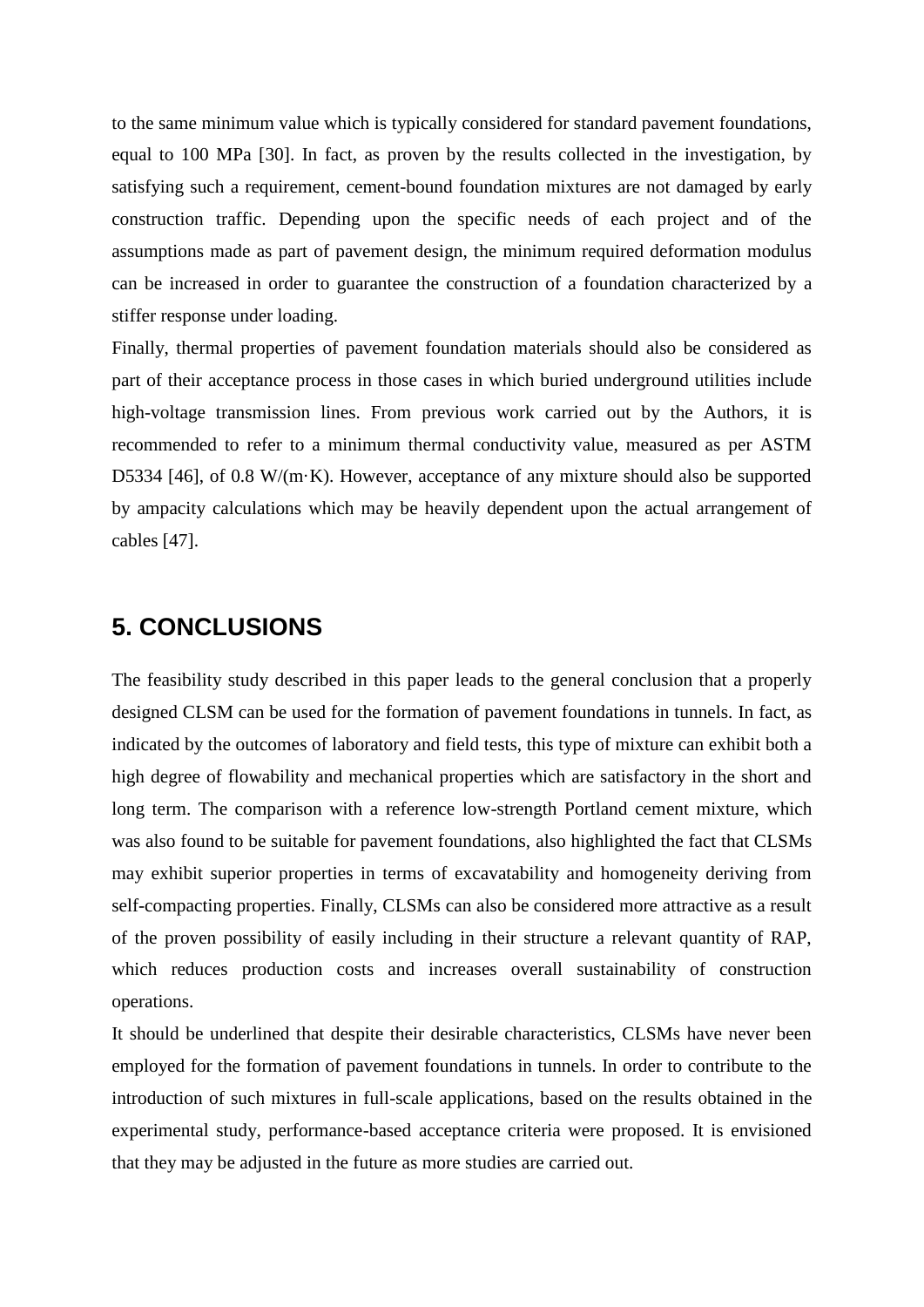Although the feasibility study focused on the use of cement-bound mixtures in pavement foundations of road tunnels, it can be hypothesized that similar applications may be possible in open roadways. In particular, CLSMs may be of great interest as a result of their quick installation and of the absence of compaction operations. In such a context, the preliminary specifications provided in this paper may be used as a reference even for such applications.

Further research developments should focus on the fine-tuning of the formulation of CLSMs for pavement foundations by trying to increase the volume of employed recycled components. In particular, it is envisioned that significant benefits can be achieved by making use of granular waste materials which may be included in the very fine fraction of the CLSM aggregate skeleton in order to enhance mixture flowability and possibly allow a reduction of cement dosage. Further improvements in the design and performance of these mixtures may also be sought by employing appropriate superplasticizer and accelerating additives. Finally, a direct assessment of long-term behavior will be essential in order to guarantee, with a higher level of confidence, the achievement of pavement performance as hypothesized in design.

### **CONFLICT OF INTEREST**

The Authors declare that they have no conflict of interest.

### **REFERENCES**

- 1. Nazarian S, Mazari M, Abdallah I, Puppala AJ, Mohammad LN, Abu-Farsakh MY (2014) Modulus-based construction specification for compaction of earthwork and unbound aggregate. NCHRP final report project 10-84, Transportation Research Board, Washington, DC
- 2. Sitaf SpA (2012) Frejus tunnel design documents. Italy
- 3. Shen Y, Niu H, You Y, Zhuang X, Xu T (2013) Promoting cable ampacity by filling low thermal resistivity medium in ducts. Asia-Pacific Power and Energy Engineering Conference. doi:10.1109/APPEEC.2013.6837287
- 4. Choorackal E, Riviera PP, Dalmazzo D, Santagata E, Zichella L and Marini P (2019) Performance-Related Characterization of Fluidized Thermal Backfills Containing Recycled Components. Waste Biomass Valori https://doi.org/10.1007/s12649-019-00650-9
- 5. Folliard KJ, Du L, Trejo D, Halmen C, Sabol S, Leshchinsky D (2008) Development of a recommended practice for use of controlled low-strength material in highway construction. NCHRP report 597, Transportation Research Board, Washington, DC
- 6. ACI 229R-13 (2013) Report on controlled low-strength materials, ACI Committee 229, American Concrete Institute (ACI), Farmington Hills, MI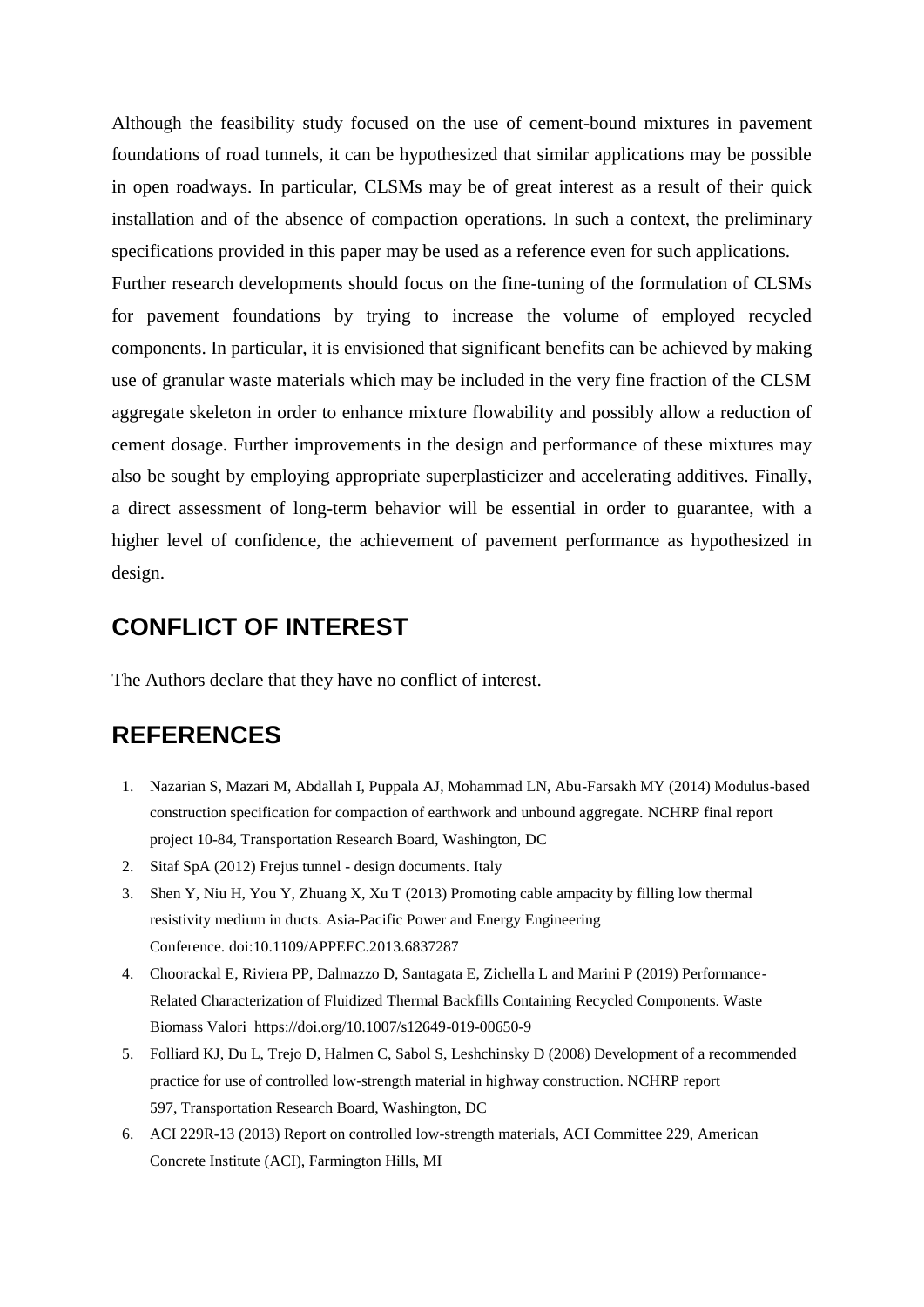- 7. Ling TC, Kaliyavaradhan SK, Poon CS (2018) Global perspective on application of controlled lowstrength material (CLSM) for trench backfilling–An overview. Constr Build Mater 158:535-548. https://doi.org/10.1016/j.conbuildmat.2017.10.050
- 8. Nataraja MC, Nagaraj TS, Bhavanishankar S, Reddy BR (2007) Proportioning cement based composites with burnt coal cinder. Mater Struct 40(6):543-552. https://doi.org/10.1617/s11527-006-9142-8
- 9. Gennesseaux E, Sedran T, Torrenti JM, Hardy M (2018) Formulation of optimized excavatable cement treated materials using a new punching test apparatus. Mater Struct 51(3):56. https://doi.org/10.1617/s11527-018-1184-1
- 10. Katz A, Kovler K (2004) Utilization of industrial by-products for the production of controlled low strength materials (CLSM). Waste Manag 24(5):501-512. [https://doi.org/10.1016/S0956-053X\(03\)00134-](https://doi.org/10.1016/S0956-053X(03)00134-X) [X](https://doi.org/10.1016/S0956-053X(03)00134-X)
- 11. Raghavendra T, Udayashankar BC (2015) Engineering properties of controlled low strength materials using flyash and waste gypsum wall boards. Constr Build Mater 101:548-557. https://doi.org/10.1016/j.conbuildmat.2015.10.070
- 12. Puppala AJ, Chittoori B, Raavi A (2014) Flowability and density characteristics of controlled lowstrength material using native high-plasticity clay. J Mater Civ 27(1):06014026. https://doi.org/10.1061/(ASCE)MT.1943-5533.0001127
- 13. Naganathan S, Razak HA, Hamid SNA (2012). Properties of controlled low-strength material made using industrial waste incineration bottom ash and quarry dust. Mater Des 33:56-63. https://doi.org/10.1016/j.matdes.2011.07.014
- 14. Wu H, Huang B, Shu X, Yin J (2016) Utilization of solid wastes/byproducts from paper mills in Controlled Low Strength Material (CLSM). Constr Build Mater 118:155–163. https://doi.org/10.1016/j.conbuildmat.2016.05.005
- 15. Wang HY, Chen KW (2016) A study of the engineering properties of CLSM with a new type of slag. Constr Build Mater 102:422–427. https://doi.org/10.1016/j.conbuildmat.2015.10.198
- 16. Etxeberria M, Ainchil J, Pérez ME, González A (2013) Use of recycled fine aggregates for Control Low Strength Materials (CLSMs) production. Constr Build Mater 44:142–148. https://doi.org/10.1016/j.conbuildmat.2013.02.059
- 17. Copeland A, (2011) Reclaimed asphalt pavement in asphalt mixtures: State of the practice. Report No. FHWA-HRT-11-021, Federal Highway Administration, McLean, Virginia
- 18. Falchetto AC, Moon KH, Wistuba MP (2014) Microstructural analysis and rheological modeling of asphalt mixtures containing recycled asphalt materials. Materials 7(9):6254-6280. <https://doi.org/10.3390/ma7096254>
- 19. Valdés G, Pérez-Jiménez F, Miró R, Martínez A, Botella R (2011) Experimental study of recycled asphalt mixtures with high percentages of reclaimed asphalt pavement (RAP). Constr Build Mater 25(3):1289- 1297. https://doi.org/10.1016/j.conbuildmat.2010.09.016
- 20. Dinis-Almeida M, Castro-Gomes J, Sangiorgi C, Zoorob SE, Afonso ML (2016) Performance of warm mix recycled asphalt containing up to 100% RAP. Constr Build Mater 112:1-6. https://doi.org/10.1016/j.conbuildmat.2016.02.108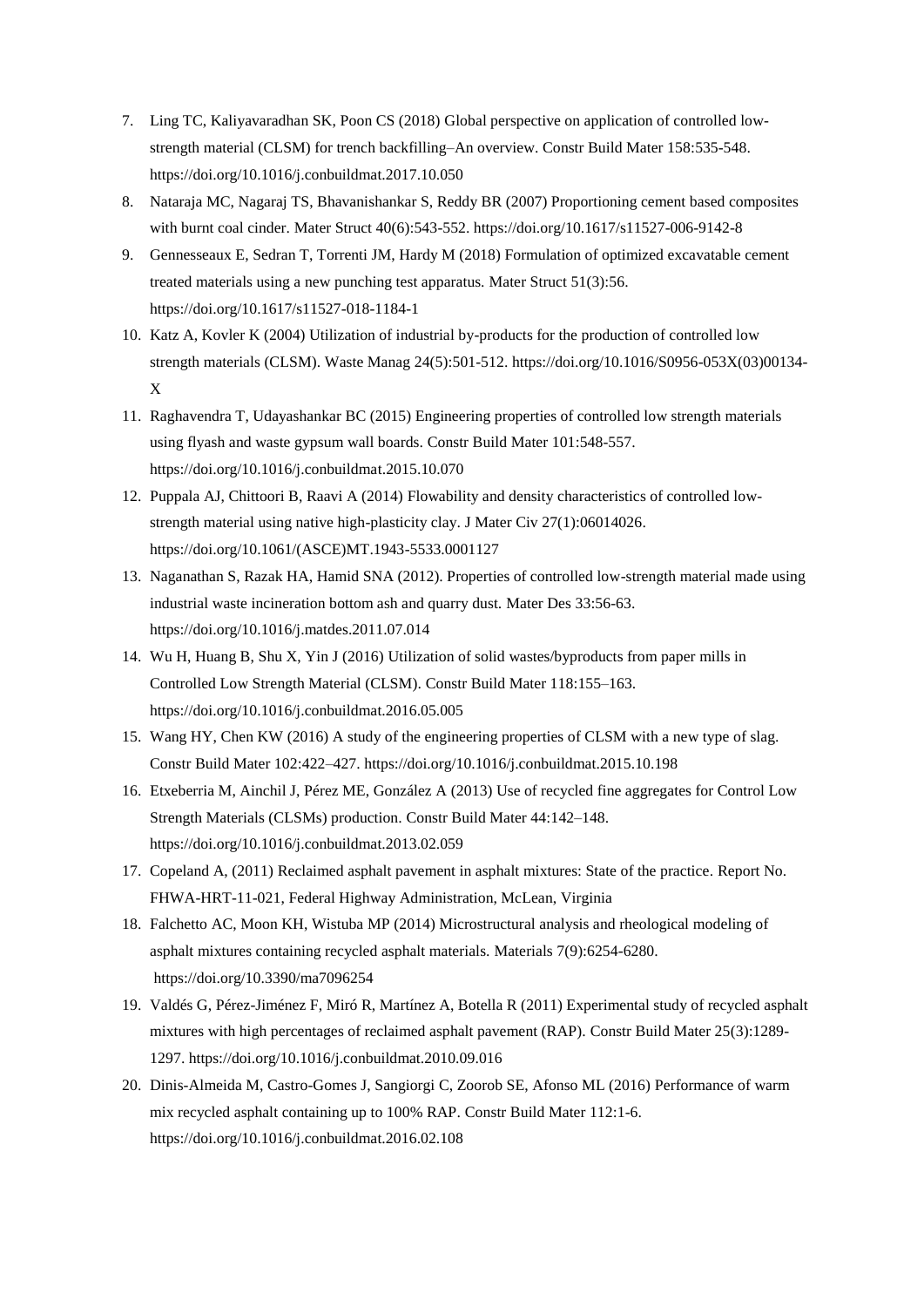- 21. Santagata E, Chiappinelli G, Riviera PP, Baglieri O (2010) Triaxial testing for the short term evaluation of cold-recycled bituminous mixtures. Road Mater Pavement Des. 11(1):123-147. https://doi.org/10.1080/14680629.2010.9690263
- 22. Mangiafico S, Di Benedetto H, Sauzéat C, Olard F, Pouget S, Planque L (2013) Influence of reclaimed asphalt pavement content on complex modulus of asphalt binder blends and corresponding mixes: experimental results and modelling. Road Mater Pavement Des 14(1):132-148. https://doi.org/10.1080/14680629.2013.774751
- 23. Xiao F, Amirkhanian SN (2010) Laboratory investigation of utilizing high percentage of RAP in rubberized asphalt mixture. Mater Struct 43(1-2):223. https://doi.org/10.1617/s11527-009-9483-1
- 24. Al-Qadi I, Elseifi M, Carpenter SH (2007) Reclaimed asphalt pavement A literature review. ICR R27- 11. Illinois Center for Transportation. http://hdl.handle.net/2142/46007
- 25. EAPA (2016) Asphalt in Figures 2016, European Asphalt Pavement Association, Version 22-1-2018
- 26. Huang B, Shu X, Li G (2005) Laboratory investigation of portland cement concrete containing recycled asphalt pavements. Cem Concr Res 35(10):2008–2013[. https://doi.org/10.1016/j.cemconres.2005.05.002](https://doi.org/10.1016/j.cemconres.2005.05.002)
- 27. Abdel-Mohti A, Shen H, Khodair Y (2016) Characteristics of self-consolidating concrete with RAP and SCM. Constr Build Mater 102:564–573. https://doi.org/10.1016/j.conbuildmat.2015.11.007
- 28. Taha R, Al-Harthy A, Al-Shamsi K, Al-Zubeidi M (2002) Cement stabilization of reclaimed asphalt pavement aggregate for road bases and subbases. J Mater Civ Eng 14(3):239–245. https://doi.org/10.1061/(ASCE)0899-1561(2002)14:3(239)
- 29. Puppala AJ, Hoyos LR, Potturi AK (2011) Resilient moduli response of moderately cement-treated reclaimed asphalt pavement aggregates. J Mater Civ Eng 23(7):990–998. https://doi.org/10.1061/(ASCE)MT.1943-5533.0000268
- 30. CIRS (2001) Performance-related technical specifications for the construction and maintenance of road pavements. Interuniversity Road and Airport Research Center, Ancona, Italy (in Italian)
- 31. EN 197-1 (2011) Cement Part 1: Composition, specifications and conformity criteria for common cements. European Committee for Standardization, Brussels
- 32. Fuller WB, Thompson SE (1907) The laws of proportioning concrete. Trans Am Soc Civ Eng 33:223-298
- 33. Pujadas P, Blanco A, Cavalaro S, Aguado A (2015) Performance-based procedure for the definition of controlled low-strength mixtures. J Mater Civ Eng 27(11):6015003. https://doi.org/10.1061/(ASCE)MT.1943-5533.0001283
- 34. ASTM D6103 (2017) Standard test method for flow consistency of Controlled Low-Strength Material (CLSM). ASTM International, West Conshohocken, PA
- 35. EN 12350-2 (2009) Testing fresh concrete-Slump test, European Committee for Standardization, Brussels
- 36. ASTM C231/C231M-17a (2017) Standard test method for air content of freshly mixed concrete by the pressure method, ASTM International, West Conshohocken, PA
- 37. EN 12390-3 (2003) Testing hardened concrete. Method of determination of compressive strength of concrete cubes. European Committee for Standardization, Brussels
- 38. EN 13286-47 (2012) Test method for the determination of California bearing ratio, immediate bearing index and linear swelling. European Committee for Standardization, Brussels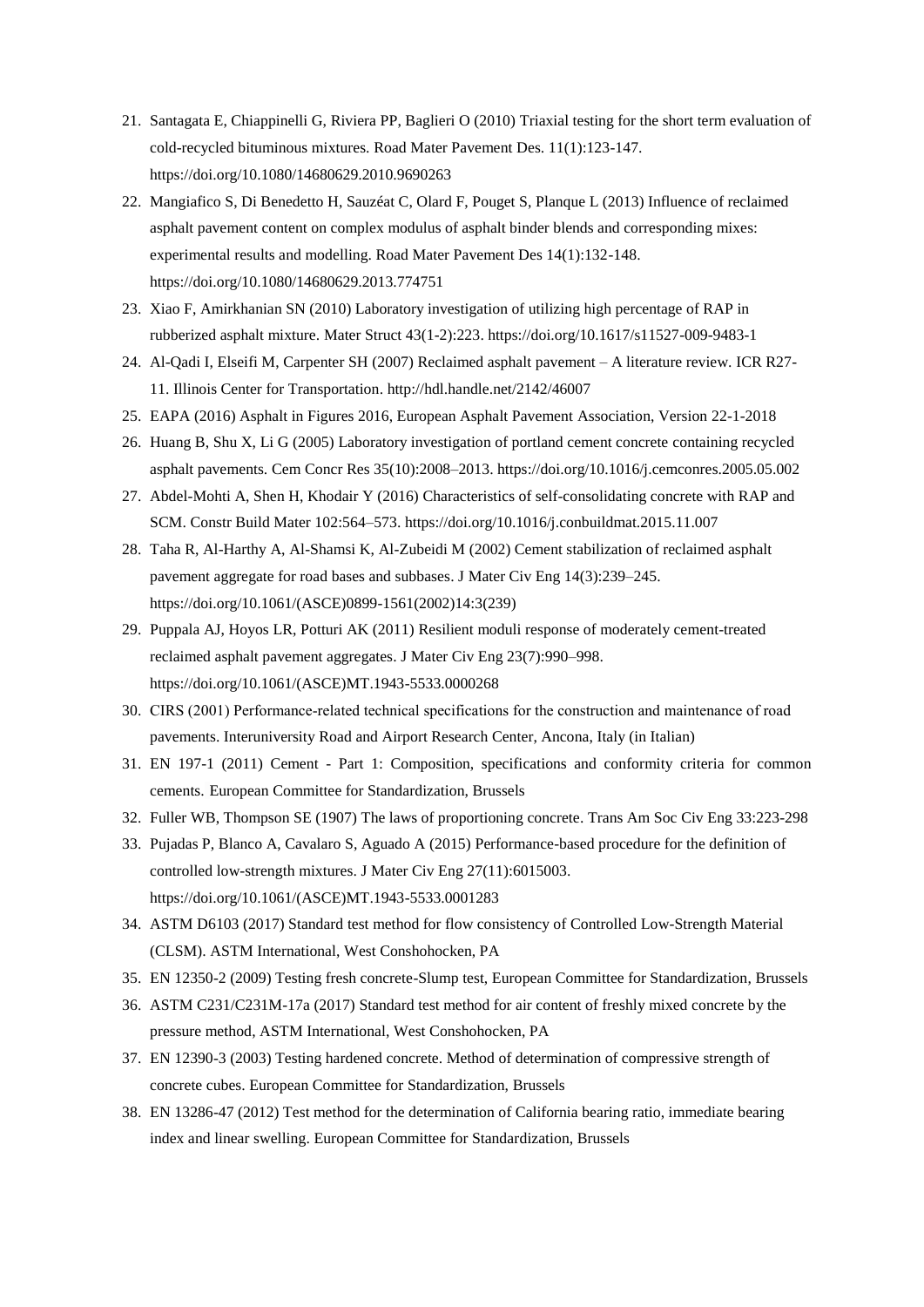- 39. AASHTO T 307 (2017) Determining the resilient modulus of soils and aggregate materials. American Association of State Highway and Transportation Officials, Washington, DC
- 40. Xu Q, Ruiz JM, Moravec M, Rasmussen RO (2013). Simulation of unbound material resilient modulus effects on mechanistic-empirical pavement designs. Mater Struct 46(7):1089-1100. <https://doi.org/10.1617/s11527-012-9955-6>
- 41. Consiglio Nazionale delle Ricerche (1992) Determinazione dei moduli di deformazione Md e M'd mediante prova di carico a doppio ciclo con piastra circolare. Bollettino Ufficiale N. 146 (Norme Tecniche). C.N.R. Piazzale Aldo Moro, 7 Roma. (in Italian).
- 42. Brouwers HJ, Radix HJ (2005) Self-compacting concrete: Theoretical and experimental study. Cem Concr Res 35(11):2116–2136[. https://doi.org/10.1016/j.cemconres.2005.06.002](https://doi.org/10.1016/j.cemconres.2005.06.002)
- 43. Hunger M, Brouwers HJ (2009) Flow analysis of water-powder mixtures: Application to specific surface area and shape factor. Cem Con Compos 31(1):39–59. https://doi.org/10.1016/j.cemconcomp.2008.09.010
- 44. Kim YS, Do TM, Kim HK, Kang G (2016) Utilization of excavated soil in coal ash-based controlled low strength material (CLSM). Constr Build Mater 124:598–605. https://doi.org/10.1016/j.conbuildmat.2016.07.053
- 45. Huang YH (2004) Pavement Analysis and Design, 2nd Edition, Pearson. Pearson Education Inc, Upper Saddle River, N.J.
- 46. ASTM D5334 (2014) Standard test method for determination of thermal conductivity of soil and soft rock by thermal needle probe procedure. ASTM International, West Conshohocken, PA
- 47. Neher JH, McGrath MH (1957) The calculation of the temperature rise and load capability of cable systems, AIEE Insulated Conductors Committee

#### **Figure Legend**

- **Fig. 1** Typical cross section of pavement in road tunnel
- **Fig. 2** Particle size distribution of employed aggregates and RAP
- **Fig. 3** Particle size distribution of the design mixtures
- **Fig. 4** Results of flow consistency tests carried out on trial CLSM mixtures (variable cement dosage)
- **Fig. 5** Results of resilient modulus tests carried out on the plant-produced mixtures
- **Fig. 6** Comparison between measured and calculated resilient modulus of plant-produced mixtures
- **Fig. 7** Influence of deviatoric stress on resilient modulus of plant-produced mixtures

#### **Table Title**

- Table 1. Specific gravity of employed aggregates, RAP and cement
- Table 2. Composition of the aggregate skeleton of the design mixtures
- Table 3. Results of flow consistency tests carried out on trial CLSM mixtures (200 kg/m<sup>3</sup> cement dosage).